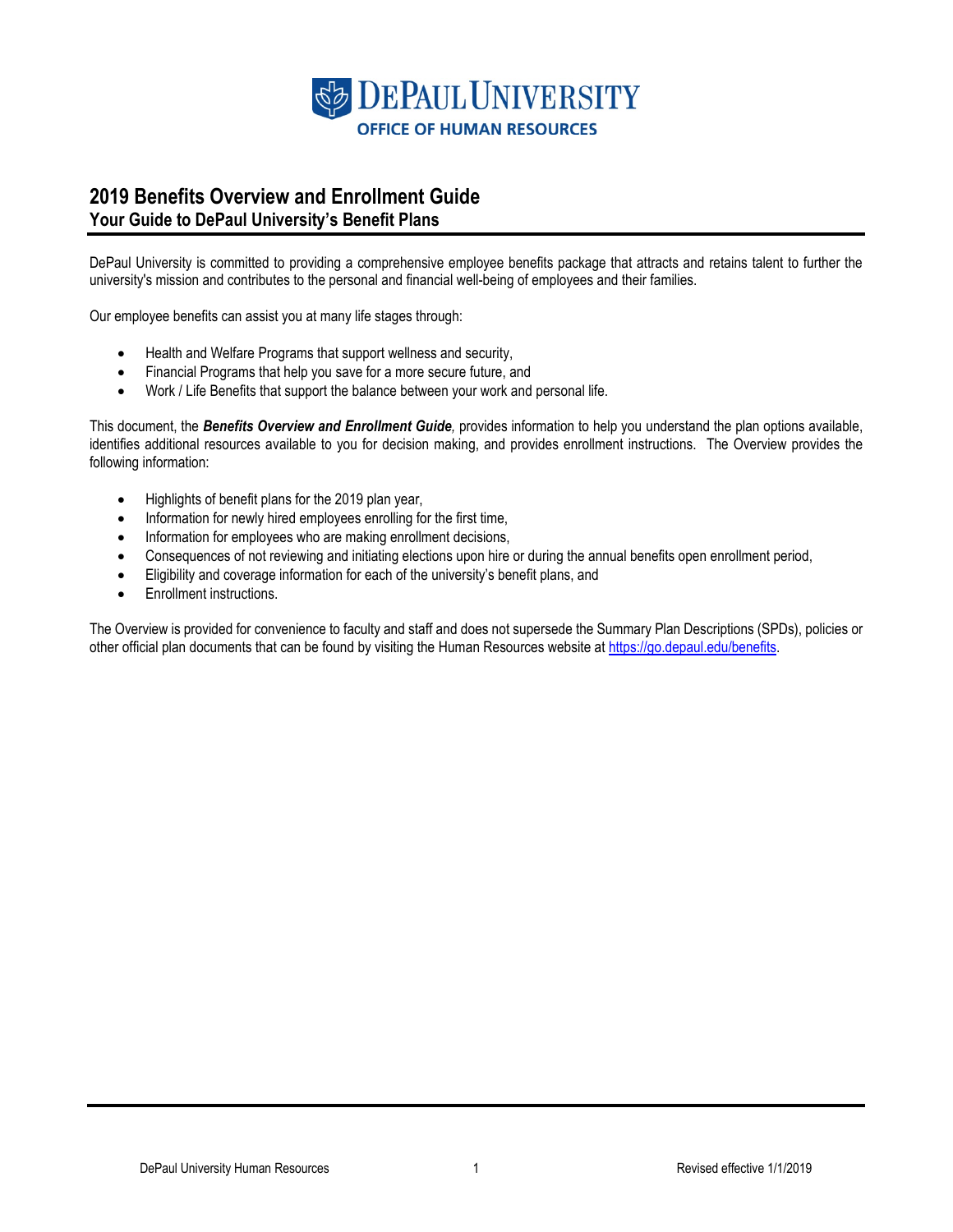| <b>Benefits Enrollment - When Do I Enroll?</b>                                                                                                                                                                                                                                                                                                                                                                                                               | 4                                                                              |
|--------------------------------------------------------------------------------------------------------------------------------------------------------------------------------------------------------------------------------------------------------------------------------------------------------------------------------------------------------------------------------------------------------------------------------------------------------------|--------------------------------------------------------------------------------|
| Instructions for Using the Self-Service Enrollment Application                                                                                                                                                                                                                                                                                                                                                                                               | 5                                                                              |
| <b>Who Can Be Covered?</b>                                                                                                                                                                                                                                                                                                                                                                                                                                   | 6                                                                              |
| <b>Health Benefits</b><br>What Happens If You Do Not Enroll?<br>Pre-Tax Features<br><b>Medical Plan Options</b><br><b>CDHP</b><br><b>Health Savings Account</b><br>PP <sub>O</sub><br><b>HMO Illinois</b><br>Dental Plan<br>Vision Plan<br><b>Enrollment Steps</b><br><b>Adding Dependents</b><br>Enrolling a Second Domiciled Adult (SDA), Child(ren) of SDA or a Non-tax favored Child<br>dependent<br>Establishing a Health Savings Account with the CDHP | 7<br>$\overline{7}$<br>7<br>8<br>8<br>8<br>8<br>9<br>9<br>10<br>10<br>10<br>11 |
| <b>Flexible Spending Accounts (FSAs)</b><br>What Happens If You Do Not Establish a Flexible Spending Account?<br><b>Health Care FSA</b><br>Dependent Care FSA<br>Pre-tax Features<br><b>Enrollment Steps</b>                                                                                                                                                                                                                                                 | 13<br>13<br>13<br>14<br>14                                                     |
| <b>Life Insurance and Disability</b><br><b>Basic Life</b><br>Short-term Disability<br>Long-term Disability<br>What Happens If You Do Not Enroll?<br>Supplemental Life<br>Dependent Optional Life<br>AD&D<br><b>Enrollment Steps</b>                                                                                                                                                                                                                          | 15<br>15<br>15<br>15<br>16<br>16<br>16<br>16                                   |
| 403(b) Retirement Plan<br><b>Employee Contributions</b><br><b>DePaul Contributions</b><br><b>Investment of Contributions</b><br><b>Enrollment Steps</b>                                                                                                                                                                                                                                                                                                      | 18<br>18<br>18<br>18                                                           |
| <b>Work-Life Benefits and Programs</b><br><b>Tuition Program</b><br><b>Tuition Waiver</b><br><b>Tuition Exchange</b><br><b>Enrollment Steps</b><br><b>Transportation Program</b><br><b>Mass Transit</b><br>Parking Account Plan<br><b>Enrollment Steps</b>                                                                                                                                                                                                   | 19<br>19<br>19<br>19<br>19<br>19<br>19<br>19                                   |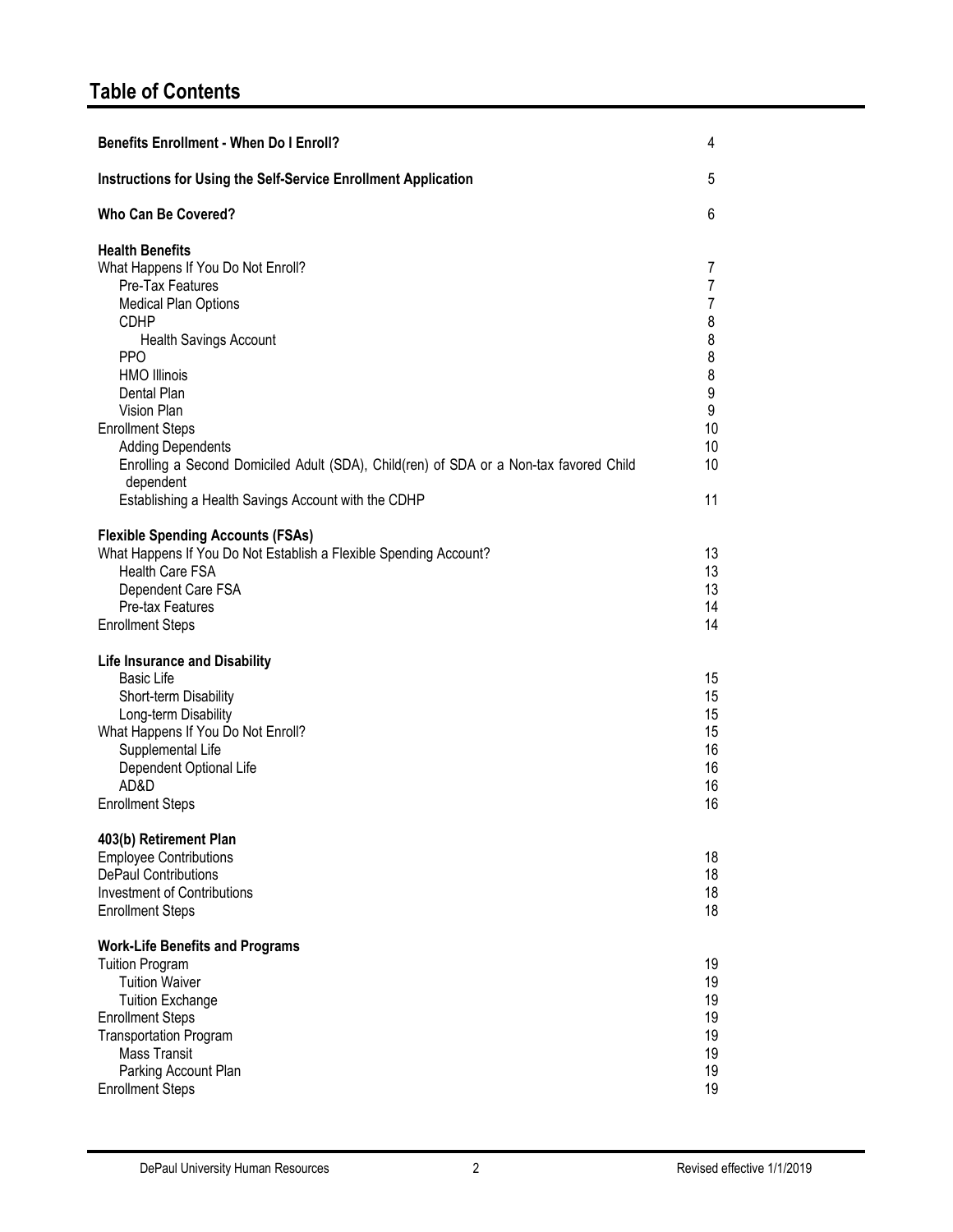# **Table of Contents**

| <b>Vacation Policy</b>                       | 20 |
|----------------------------------------------|----|
| <b>Holiday Schedule</b>                      | 20 |
| Leaves of Absence                            | 21 |
| Employee Assistance Program (EAP)            | 21 |
| <b>Flexible Work Arrangements</b>            | 21 |
| <b>Bright Horizons Care Advantage</b>        | 21 |
| <b>Adoption Assistance</b>                   | 21 |
| Auto/Home/Renters Insurance                  | 21 |
| PC Loan                                      | 21 |
| <b>Important Notices</b>                     |    |
| Children's Health Insurance Program (CHIP)   | 22 |
| Newborn's and Mothers' Protection Act        | 22 |
| Women's Health and Cancer Rights Act of 1998 | 22 |
| Availability of Notice of Privacy Practices  | 22 |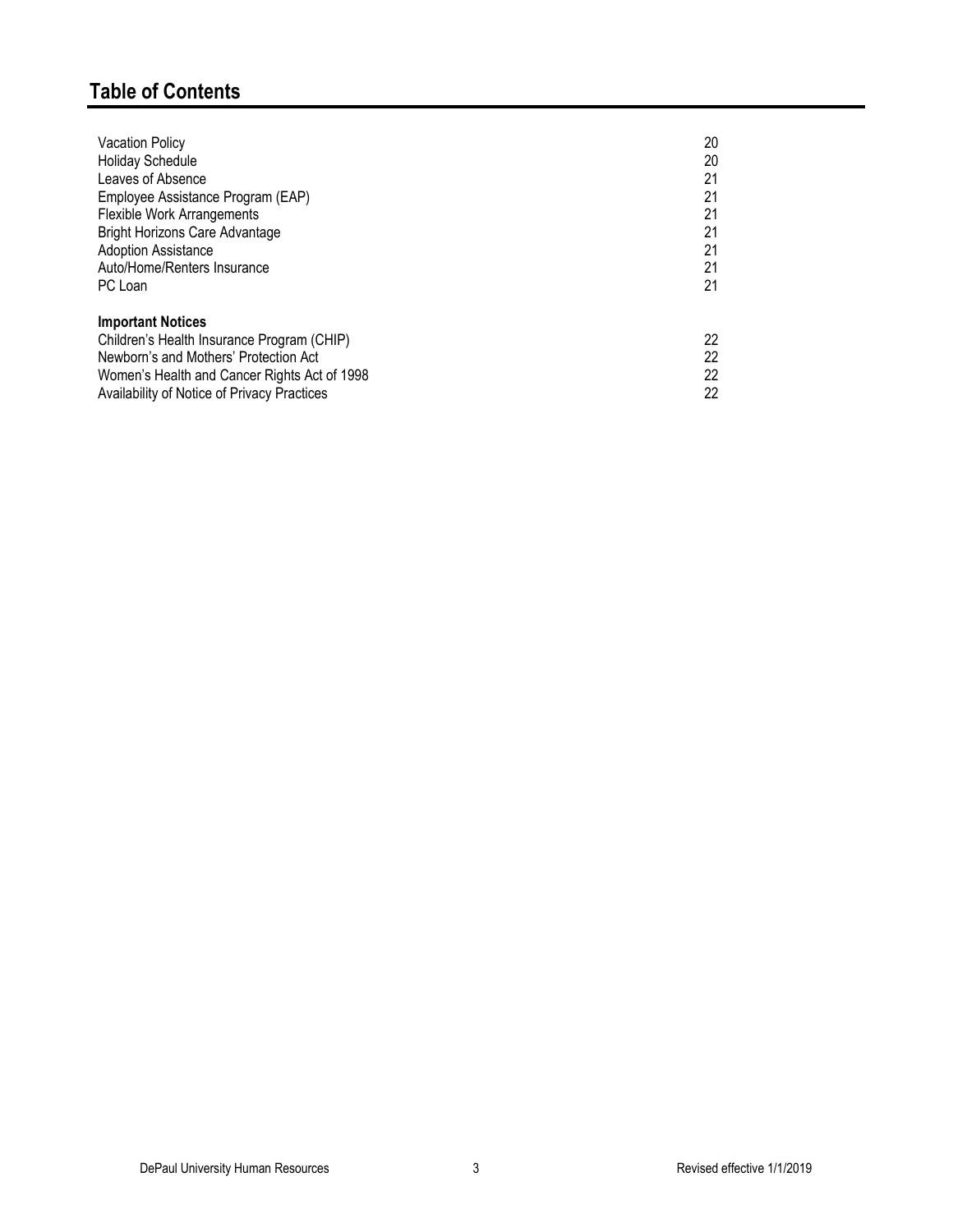# **Benefits Enrollment Chart**

| <b>When Do I Enroll?</b>                            |                                          |                                             |                                                     |                      |
|-----------------------------------------------------|------------------------------------------|---------------------------------------------|-----------------------------------------------------|----------------------|
| Your DePaul Benefit Plans and Programs <sup>1</sup> | <b>New Employee</b><br><b>Enrollment</b> | <b>Automatic</b><br>Enrollment <sup>2</sup> | <b>Annual Benefits</b><br>Open<br><b>Enrollment</b> | Anytime <sup>2</sup> |
| <b>Medical/Dental/Vision Plans</b>                  |                                          |                                             |                                                     |                      |
| Consumer Driven Health Plan (CDHP)                  | $\overline{X}$                           |                                             | $\overline{X}$                                      |                      |
| Health Savings Account (HSA)                        |                                          |                                             |                                                     | $X^3$                |
| <b>PPO</b>                                          | $\mathsf X$                              |                                             | $\sf X$                                             |                      |
| <b>HMO Illinois</b>                                 | $\mathsf{X}$                             |                                             | $\pmb{\chi}$                                        |                      |
| Dental Plan                                         | $\overline{\mathsf{x}}$                  |                                             | $\overline{\mathsf{x}}$                             |                      |
| Vision Plan                                         | $\overline{X}$                           |                                             | $\sf X$                                             |                      |
| <b>Flexible Spending Accounts</b>                   |                                          |                                             |                                                     |                      |
| <b>Health Care FSA</b>                              | X                                        |                                             | $\pmb{\chi}$                                        |                      |
| Dependent Care FSA                                  | $\overline{\mathsf{x}}$                  |                                             | $\overline{\mathsf{x}}$                             |                      |
| <b>Life Insurance and Disability Plans</b>          |                                          |                                             |                                                     |                      |
| <b>Basic Life</b>                                   |                                          | $X^2$                                       |                                                     |                      |
| Short-term Disability                               |                                          | $X^2$                                       |                                                     |                      |
| Long-term Disability                                |                                          | $X^2$                                       |                                                     |                      |
| Supplemental Life                                   | $\overline{X}$                           |                                             | $\mathsf X$                                         |                      |
| Accidental Death & Dismemberment                    | $\overline{\mathsf{x}}$                  |                                             | $\overline{\mathsf{x}}$                             |                      |
| Dependent Life                                      | $\overline{\mathsf{x}}$                  |                                             | $\overline{\mathsf{x}}$                             |                      |
| 403 (b) Retirement Plan                             |                                          |                                             |                                                     |                      |
| <b>Employee Contribution</b>                        |                                          | $X^2$                                       |                                                     | $X^2$                |
| DePaul Contribution                                 |                                          | $X^2$                                       |                                                     | $X^2$                |
| <b>Education Assistance</b>                         |                                          |                                             |                                                     |                      |
| <b>Tuition Waiver</b>                               |                                          | X <sup>4</sup>                              |                                                     | X <sup>4</sup>       |
| <b>Tuition Exchange</b>                             |                                          |                                             | $X^5$                                               |                      |
| <b>Tax Savings Plans</b>                            |                                          |                                             |                                                     |                      |
| Mass Transit Program                                |                                          |                                             |                                                     | Χ                    |
| Parking Program                                     |                                          |                                             |                                                     | X                    |
| <b>Paid Time Off Plans</b>                          |                                          |                                             |                                                     |                      |
| Holidays                                            |                                          | $X^2$                                       |                                                     |                      |
| Vacation                                            |                                          | $X^2$                                       |                                                     |                      |
| <b>Work-Life Benefits and Programs</b>              |                                          |                                             |                                                     |                      |
| <b>Adoption Assistance</b>                          |                                          |                                             |                                                     | $X^2$                |
| Employee Assistance Program                         |                                          | $\overline{\mathsf{X}^2}$                   |                                                     |                      |
| <b>Bright Horizons Care Advantage</b>               |                                          | $X^2$                                       |                                                     |                      |
| Family and Medical Leave                            |                                          | $X^2$                                       |                                                     |                      |
| Flexible Work Arrangements                          |                                          |                                             |                                                     | $X^2$                |
| <b>Voluntary Benefits</b>                           |                                          |                                             |                                                     |                      |
| Auto/Home/Renters Insurance                         |                                          |                                             |                                                     | $\overline{X}$       |

*Footnotes:*

*<sup>1.</sup> Participation in some of the plans may result in additional taxable income under certain situations. For more information, refer to the Summary Plan Description.*

*<sup>2.</sup> Provided applicable plan and program eligibility requirements are met.*

*<sup>3.</sup> Note that in order to make pre-tax contributions to your Health Savings Account and to receive the employer contribution, you must enroll in the CDHP and set up an HSA account.*

*<sup>4.</sup> Aspects of the dependent tuition waiver policy require certain certifications. Refer to the Tuition Waiver Policy for additional details.*

*<sup>5.</sup> The application process for the Tuition Exchange program occurs each fall separate from the benefits open enrollment.*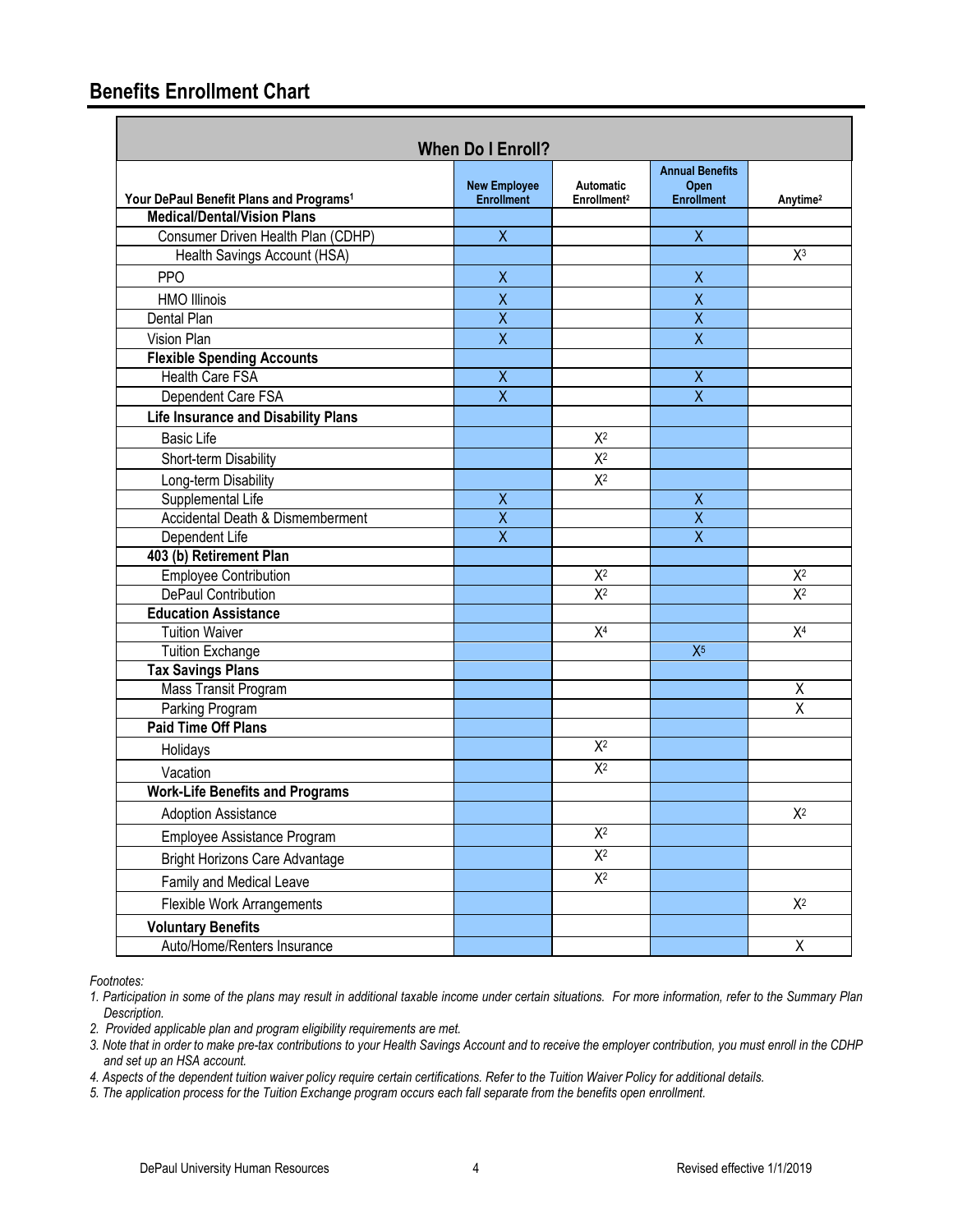# **Instructions for Using the Self-Service Benefits Enrollment Application**

If you experience any problems using the enrollment application, call the Benefits Department at (312) 362-8232.

## **A. Navigate to the Benefits Enrollment Application on myHR:** [https://myhr.depaul.edu](https://myhr.depaul.edu/)

- 1. Log on to myHR by entering your user ID and password
- 2. Click on the "Self Service" menu item
- 3. Click on the "Benefits Enrollment" icon/link under Benefits
- 4. This will take you to the BENEFITS ENROLLMENT OPEN BENEFITS EVENTS page.

## **B. Complete the Benefits Enrollment Application:**

- 1. Click on the "Select" button. This will take you to the BENEFITS ENROLLMENT page.
- 2. The *Enrollment Summary* displays all available plans in which you can enroll as well as shows all of your current elections.
- 3. If you want to change your benefit elections (or elect a benefit for the first time as a new employee), click on the "Edit" button next to the plan to enroll or make a change. This will take you to the SELECTION PAGE that displays all available plan options and the cost associated with each option.
- 4. To make an election, click on the option you want.
- 5. At the bottom of the SELECTION page, for plans allowing dependent coverage, a list of dependents for whom you have submitted a Dependent Add /Change form is displayed. To enroll any of the individuals in the plan, click on the "Enroll" box for each applicable individual.
- 6. Click on the "Update and Continue" icon to save your elections.
- 7. Click "Update Elections" to store your choices, confirm your election and return you back to the BENEFITS ENROLLMENT page.
- 8. For each plan where you want to make an election decision, click "EDIT" and repeat steps  $3 7$ .

## **C. Finalize Your Benefits Enrollment:**

- 1. Once you have completed making all of your election choices, click the "Save and Continue" icon to finish your enrollment.
- 2. This will take you to the BENEFITS ENROLLMENT SUBMIT BENEFITS CHOICES page. To submit your final enrollment choices, click on the "Submit" icon. If you want to make additional changes, click on the "Cancel" icon.
- 3. If you clicked on the "Submit" icon, you will be taken to the BENEFITS ENROLLMENT SUBMIT CONFIRMATION page.
- 4. This completes your enrollment. Click "OK" and you will be returned to the BENEFITS ENROLLMENT page.

## **D: Confirm Your Benefits Enrollment**

To view and print a Benefit Summary, follow the steps below.

- $\Rightarrow$  New hires: do 24 hours after you elect your benefits.
- $\Rightarrow$  Current employees: do during the fourth week of November, after annual benefits open enrollment has ended.
- 1. Log on to myHR by entering your user ID and password
- 2. Click on the "Self Service" menu item
- 3. Click on the "Benefits Summary" icon/link under Benefits
- 4. Change the date to the first of the month that your coverage begins (January 1<sup>st</sup> of the next calendar year, if checking for annual benefits open enrollment elections).
- 5. After entering the appropriate date, click on the "Go" icon. A complete summary of your benefits will display, not just those requiring election.
- 6. Verify the accuracy of the plan elections, the eligible individuals covered, and the premiums.
- 7. Print a copy of the page for your records. Contact the Benefits Department if there are any concerns or errors.

## Your benefit elections are effective as follows:

- New faculty (not starting on September 1) and staff: the first of the month following, or coinciding with, your employment start date.
- New faculty with contracts beginning on September 1st: September 1.
- Annual Benefits Open Enrollment: January 1.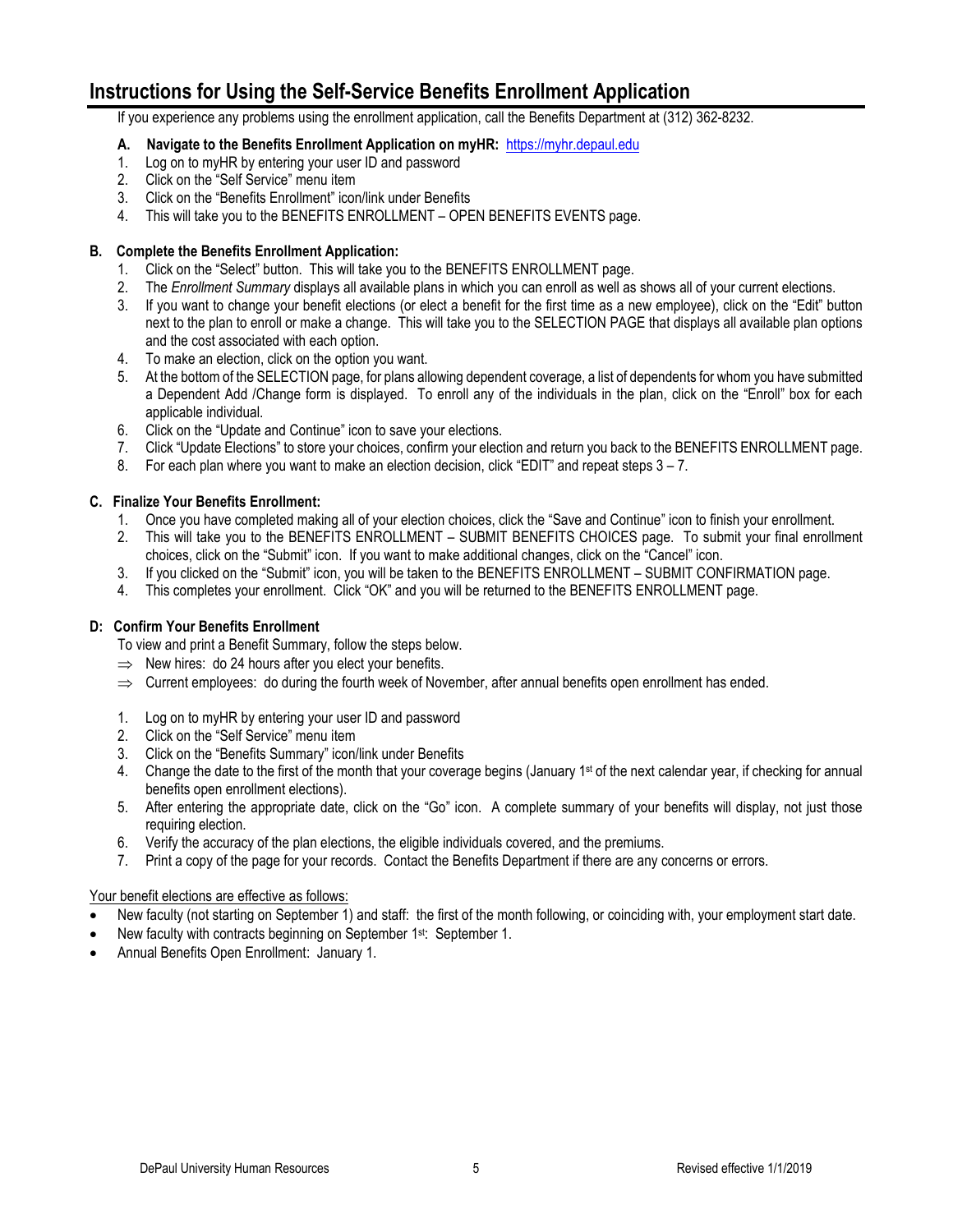| <b>Eligible Classifications</b>                 | <b>Medical</b><br><b>Plans</b> | <b>Dental</b><br><b>Plan</b> | <b>Vision</b><br>Plan | Supplemental<br>Life/AD&D            | <b>Dependent</b><br><b>Optional</b><br>Life | <b>Basic Life/</b><br>LTD / STD** |
|-------------------------------------------------|--------------------------------|------------------------------|-----------------------|--------------------------------------|---------------------------------------------|-----------------------------------|
| Self                                            | Λ                              | v                            | v<br>Λ                | v<br>$\boldsymbol{\mathsf{\Lambda}}$ |                                             | Λ                                 |
| Spouse*                                         |                                |                              |                       |                                      |                                             |                                   |
| Children                                        |                                | v                            | χ                     |                                      |                                             |                                   |
| Second Domiciled Adults<br>$(SDAs) - One only*$ |                                | v                            | χ                     |                                      |                                             |                                   |
| Children of SDAs                                |                                | v                            | v                     |                                      |                                             |                                   |

You may cover yourself and your eligible dependents in the plans as follows:

*\*You may cover a spouse or SDA, but not both*

*\**\*Automatic enrollment.

**Spouses of Eligible Employees:** A spouse is a person to whom you are considered married for federal income tax purposes. An eligible spouse may include an individual described in this section from whom you are separated under a legal separation decree, but not a divorce.

**Children of Eligible Employees:** To be eligible for medical coverage as a child dependent of a covered employee under the DePaul University Health Plans, the child must meet the following criteria:

- be the natural born, adopted or placed for adoption (meaning placed permanently with the employee for adoption) child, stepchild, or a child for whom the employee is the court-appointed legal guardian
- **under age 26, or under age 30 if a military veteran**

To be eligible for dental and vision coverage as a child dependent of a covered employee under the DePaul University Health Plans, the child must be under age 26 and meet BOTH the *General Requirements* and the *Criteria for Tax-favored Health Benefits under the Internal Revenue Code.*

*The requirements for eligibility for medical, dental and vision coverage are delineated in the [Summary Plan Description](https://offices.depaul.edu/human-resources/benefits/health-benefits/Pages/default.aspx) available on the HR website. It is the employee's responsibility to ensure only eligible dependents are enrolled in the DePaul benefit plan.*

**Second Domiciled Adults (SDAs) / Children of SDAs:** DePaul University extends certain benefits to Second Domiciled Adults (SDA) of active employees in lieu of a spouse. SDAs can be either related or unrelated. *The criteria for SDA eligibility are delineated in th[e Summary](https://offices.depaul.edu/human-resources/benefits/health-benefits/Pages/default.aspx)  [Plan Description](https://offices.depaul.edu/human-resources/benefits/health-benefits/Pages/default.aspx) available on the HR website. It is the employee's responsibility to ensure only eligible individuals are enrolled in the plan.*

Note also that under Federal law, enrolling an unrelated SDA or child of an SDA who do not meet the criteria for tax-favored health benefits under the Internal Revenue Code will result in imputed income to the employee. *The taxation rules for SDAs are delineated in th[e Summary](https://offices.depaul.edu/human-resources/benefits/health-benefits/Pages/default.aspx)  [Plan Description](https://offices.depaul.edu/human-resources/benefits/health-benefits/Pages/default.aspx) available on the HR website. It is the employee's responsibility to ensure the proper tax status of an enrolled SDA is accurately reported to the university.*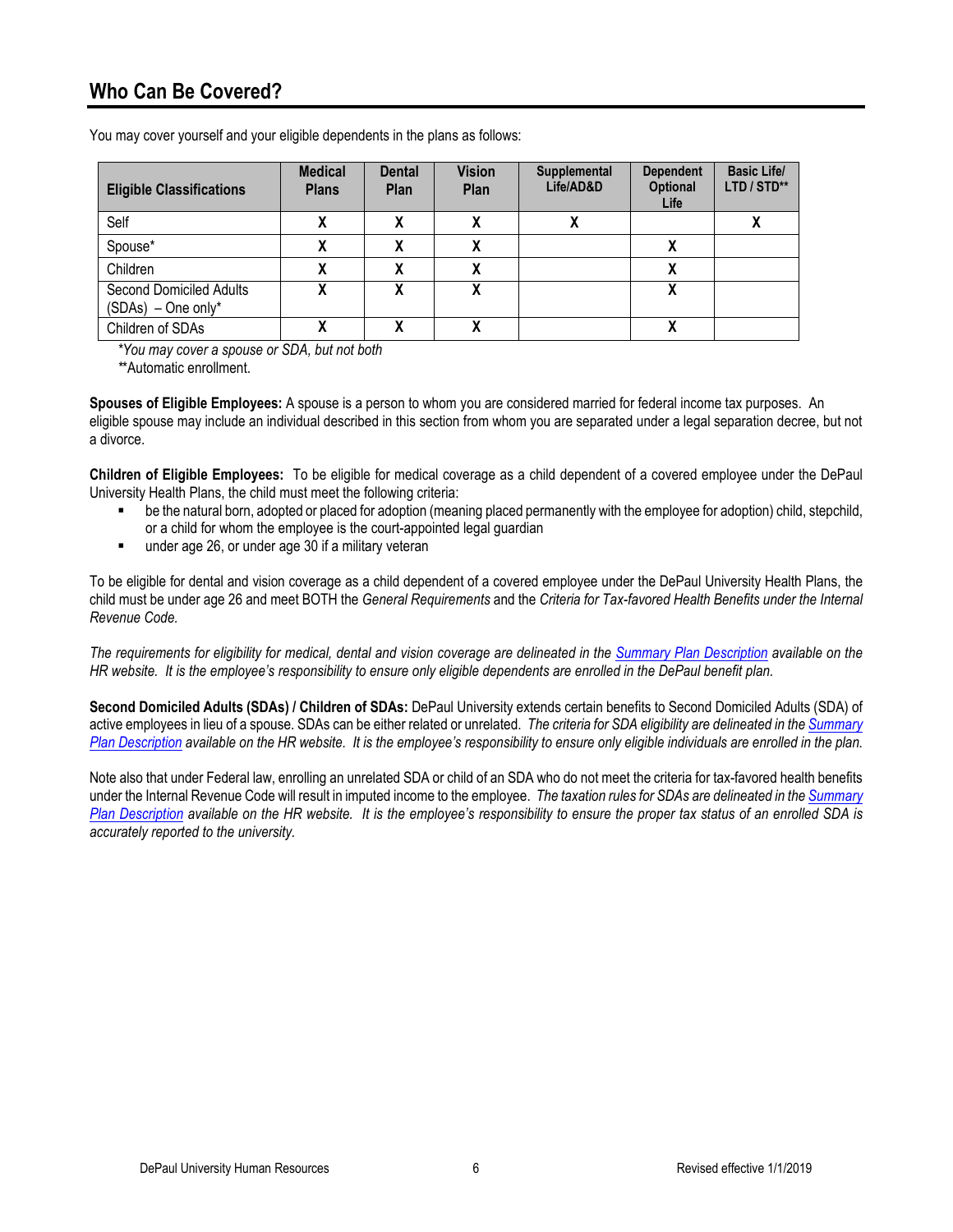# **Health Benefits**

DePaul recognizes that preventive care and wellness education is the key to healthy employees and families. DePaul also recognizes that each employee has unique health care needs and a choice in their medical plan decision. All faculty and staff are encouraged to review their benefit elections during the annual benefits open enrollment period and actively confirm their dependents and elected coverage.

Life events can also change the needs of individuals and families. Employees should consider how both current and expected changes will impact their benefit choices and plan ahead when considering benefit choices during the enrollment period. The following charts provide more details.

|                                        | <b>New Employee</b>                            | <b>Current Employee</b>                     |
|----------------------------------------|------------------------------------------------|---------------------------------------------|
| If you do not take action:             | Within 31 days of your employment start        | During annual benefits open                 |
|                                        | date                                           | enrollment                                  |
| <b>Benefit Plan</b>                    | <b>What Happens (Default)</b>                  |                                             |
| <b>Medical Plans</b>                   | You are automatically enrolled in the Blue     | Plan participants in the CDHP, PPO and      |
|                                        | Cross Blue Shield CDHP Plan with employee      | HMO Illinois plans will have their          |
|                                        | only coverage.*                                | elections carried forward.                  |
| Dental Plan                            | You will not be enrolled in the dental plan.*  | Plan participants will have their elections |
|                                        |                                                | carried forward.                            |
| Vision Plan                            | You will not be enrolled in the vision plan.*  | Plan participants will have their elections |
|                                        |                                                | carried forward.                            |
| Health Savings Account (HSA)           | You will not have employee contributions       | Your contribution election will carry       |
| (applicable only if electing the CDHP) | made to your HSA.                              | forward                                     |
|                                        |                                                |                                             |
| <b>Health Care</b>                     | You will not be enrolled in the Health Care    | You will not be enrolled in the Health      |
| Flexible Spending Account (FSA)        | FSA.*                                          | Care FSA* for the next year.                |
| Dependent Care                         | You will not be enrolled in the Dependent Care | You will not be enrolled in the Dependent   |
| Flexible Spending Account (FSA)        | FSA.*                                          | Care FSA* for the next year.                |

**What Happens if You Do Not Enroll in the Benefit Plans?**

\* You will not be able to elect coverage until the next annual benefits open enrollment period unless you have a qualifying family status change.

## Qualified Family Status Changes

Carefully consider the benefit elections you make during this enrollment period because you are not allowed to change elections during the plan year (calendar year), unless you have a "qualified family status change". Examples of qualified status changes include: Marriage, Divorce or Legal Separation, Death of a Dependent, Birth of a Child, Spouse gains or loses other coverage, Adoption of a child, Loss of dependent eligibility due to attaining age 26 (age 30 if a military veteran). **For more information regarding these limitations and qualified family status changes, refer to the [Summary Plan Descriptions](https://offices.depaul.edu/human-resources/benefits/health-benefits/Pages/default.aspx) on the HR website.**

## **Pre-tax Features**

As defined by the cafeteria plan rules in Section 125 of the Internal Revenue Code, you automatically pay for your health, dental and vision benefits with pre-tax dollars, in effect, lowering the amount of your taxable income.

Note: Paying less in Social Security taxes may have an impact on your future Social Security benefits. Your eligibility to receive a benefit from Social Security is not affected, but the actual monthly benefit amount you receive may be slightly less.

## **Medical Plan Options**

DePaul offers 3 medical plan options:

- Blue Cross Blue Shield Consumer Driven Health Plan (CDHP)
- Blue Cross Blue Shield Preferred Provider Organization (PPO)
- HMO Illinois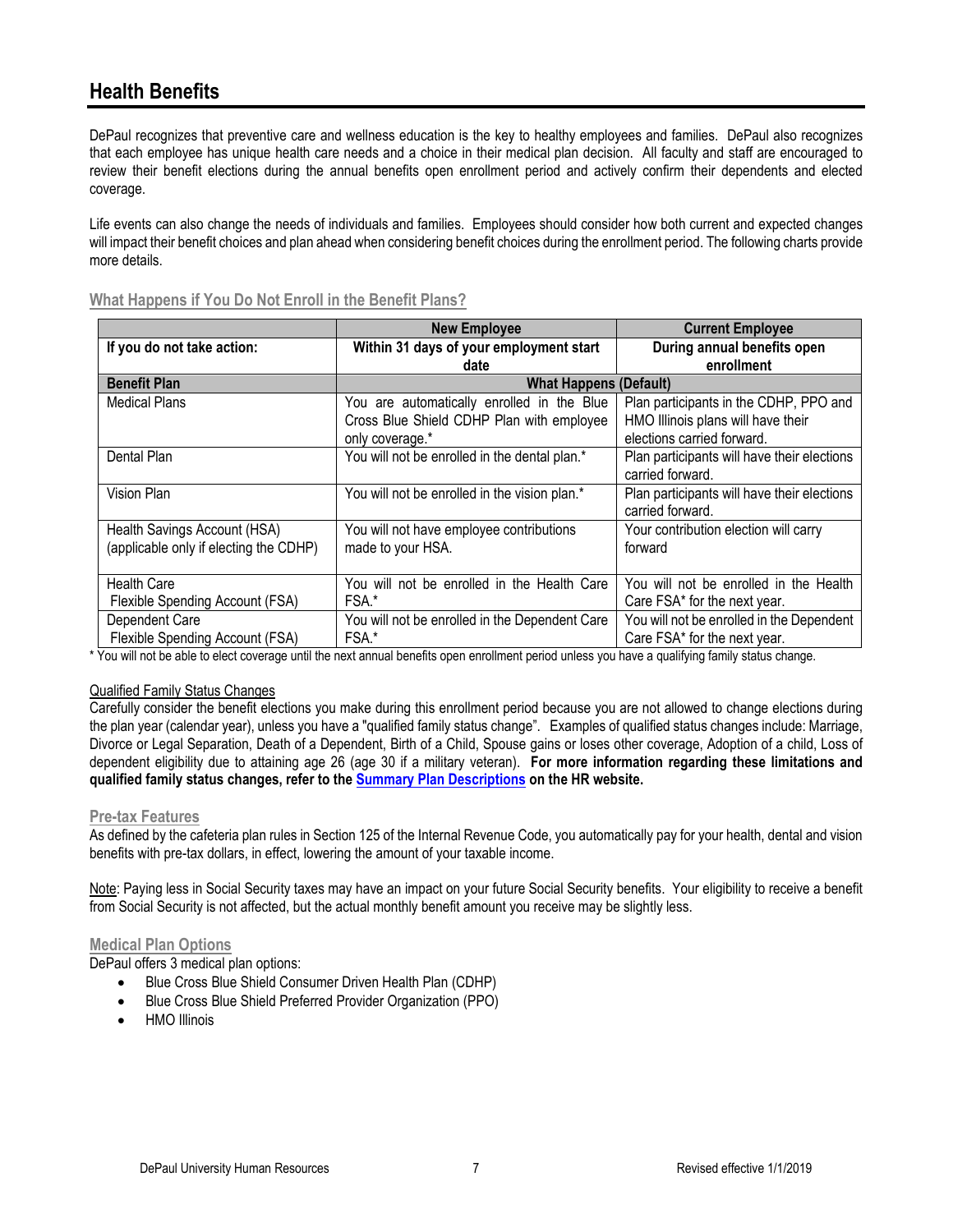## **1. Blue Cross Blue Shield Consumer Driven Health Plan (CDHP)**

CDHP Plan [Highlight Sheet](https://offices.depaul.edu/human-resources/benefits/Documents/2019-BCBS-CDHP-Highlight-Sheet.pdf)

The CDHP combines a medical coverage with a health savings account (HSA) to help you and your family invest in your well-being. The CDHP features include a network of hospitals and physicians that have agreed to accept a scheduled, discounted rate for their services. Participants may choose to visit any health care provider included in the network without a referral, and charges will be paid up to 80% of the scheduled amount after satisfying the annual deductible. When using providers who are not in the network, charges are paid up to 60% after the annual out-of-network deductible is satisfied. Out-of-network services are subject to reimbursement restrictions. Once you enroll in the CDHP and open an HSA, you and DePaul can make tax-free contributions. Certain restrictions apply to a CDHP and HSA. Refer to the [HSA website](https://offices.depaul.edu/human-resources/benefits/health-benefits/medical/Pages/health-savings-account.aspx) for additional information. To determine if you are eligible to contribute to an HSA you are advised to talk to your tax advisor.

## *DePaul and Employee HSA Contributions*

| <b>Type of Coverage</b>                                                | DePaul HSA Contribution* | 2019 Maximum Annual<br><b>Account Contribution</b> | 2019 Maximum Employee<br><b>Contribution Allowed**</b> |
|------------------------------------------------------------------------|--------------------------|----------------------------------------------------|--------------------------------------------------------|
| Single Coverage                                                        | \$500                    | \$3.500                                            | $$3,000 ($3,500 - $500)$                               |
| Employee-Plus-Child(ren), Employee-<br>Plus-Spouse, or Family Coverage | \$1.000                  | \$7.000                                            | $$6,000 ($7,000 - $1,000)$                             |

*\*Contributions are proportionally less when enrollment in the CDHP occurs after January 1*

*\*\* Employees age 55+ are eligible to make an additional \$1,000 catch-up contribution.*

## *More on the Health Savings Account Opportunity*

Those who enroll in the CDHP must also open a Health Savings Account (HSA) in order to receive the DePaul contribution. The HSA is a tax-exempt, funded account. Eligible individuals and/or their employers may make tax-free contributions within specified annual limits. Earnings (interest, dividends, investments) in the account grow on a tax-free basis. Distributions or withdrawals are tax-free, if used for qualified medical expenses (medical, dental, and vision expenses as well as future health care premiums, such as those required for COBRA, some retiree medical plans or Long Term Care insurance premiums).

- DePaul University's contributions to the employee's HSA are not taxable and only become taxable if the employee later uses the funds for non-qualified medical expenses.
- Employee contributions to an HSA reduce taxable income in the year of the contribution and the employee is taxed only if the contribution is used for non-qualified medical expenses.
- HSA account balances accumulate year-to-year tax-free, and without risk of forfeiture.
- HSA accounts are portable upon leaving DePaul.

Remember, you must be enrolled in the CDHP in order to make contributions to a HSA. Employee contributions to the HSA are not required. You will receive the employer contribution to the HSA as long as the HSA account is established with Benefit Wallet (Mellon Bank).

As the owner of an HSA, you must ensure that all contributions and distributions fall within the IRS limits. You are responsible for any IRS taxes and penalties and are strongly encouraged to talk to a tax advisor regarding your contributions. More information is available on the Department of Treasury website [http://www.treasury.gov/resource-center/faqs/Taxes/Pages/Health-Savings-Accounts.aspx.](http://www.treasury.gov/resource-center/faqs/Taxes/Pages/Health-Savings-Accounts.aspx)

## **2. Blue Cross Blue Shield Preferred Provider Organization (PPO)**

## PPO Plan [Highlight Sheet](https://offices.depaul.edu/human-resources/benefits/Documents/2019-BCBS-PPO-Highlight-Sheet.pdf)

The PPO plan features a network of hospitals and physicians that have agreed to scheduled, discounted rates for their services. Participants may choose to visit any health care provider included in the PPO network without a referral. Charges will be paid at 80% of the scheduled amount after satisfying the annual deductible. Office visits are subject to a \$30 (primary care physician), \$50 (specialist), or \$25 (MD Live virtual visit) co-pay. When using providers who are not in the network, charges are paid at 60% after the annual out-ofnetwork deductible is satisfied. Out-of-network services are subject to reimbursement restrictions.

## **3. HMO Illinois**

## [HMO Illinois Plan](https://offices.depaul.edu/human-resources/benefits/Documents/2019-HMO-IL-Highlight-Sheet.pdf) Highlight Sheet

The HMO plan features low out-of-pocket costs for most services - office visit co-pays are set at \$30 (primary care physician) or \$50 (specialist). Most other services are covered at 100%. Participants must use the doctors, hospitals and other health care providers within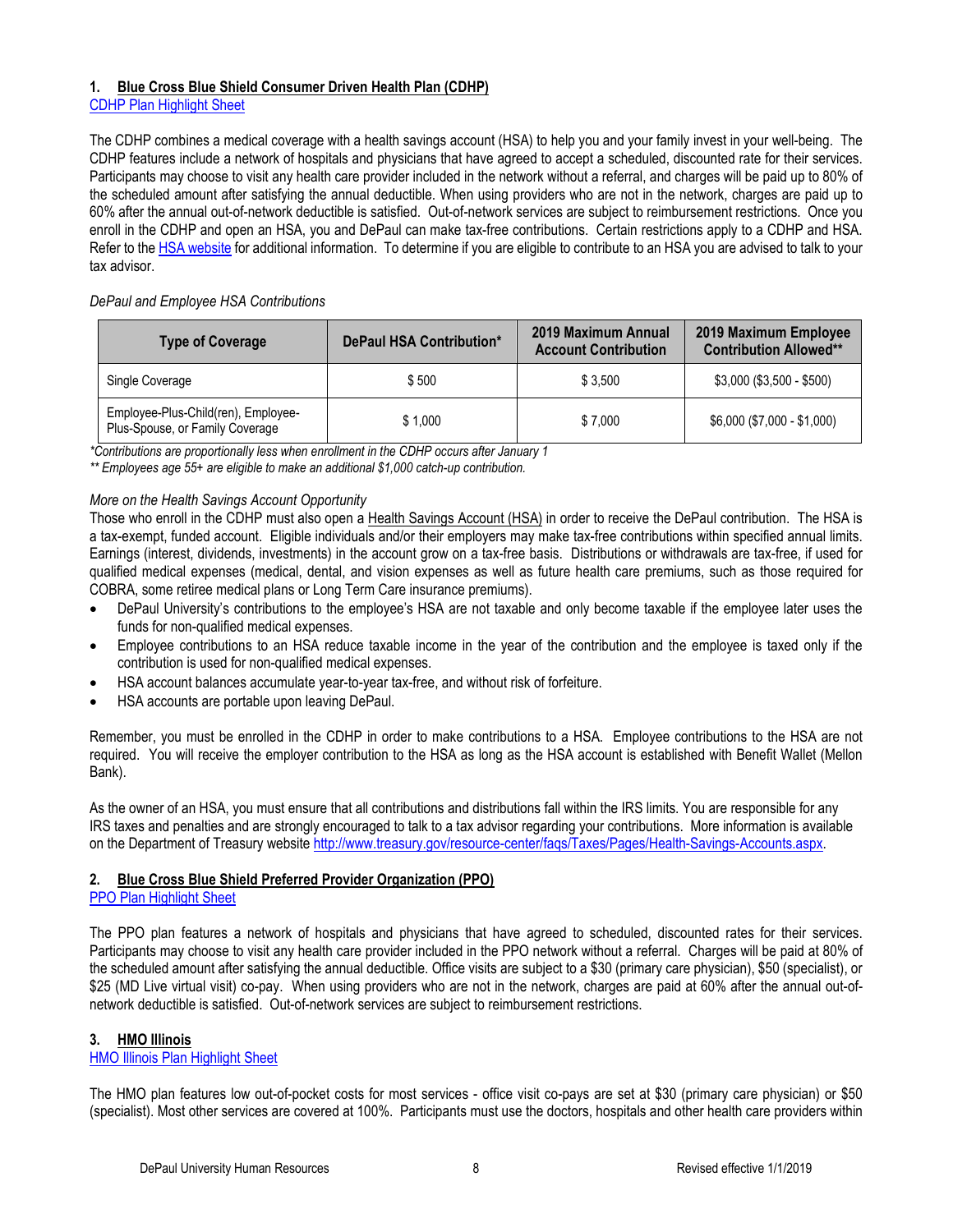the HMO network. There are no benefits paid for services by providers who are not in the HMO's network. All services received must be coordinated by a primary care physician.

### **Summary Plan Descriptions which provide plan details are available at the Human Resources website at [go.depaul.edu/benefits.](http://offices.depaul.edu/human-resources/benefits/Pages/default.aspx)**

## **Dental Plan**

The Dental plan, administered by Blue Cross Blue Shield, provides comprehensive dental coverage. The maximum amount that the plan will pay each year is \$1,500 (not including orthodontia expenses) per covered person after a \$50 deductible. There is no deductible for preventive dental services or orthodontia. Orthodontia (for dependent children under the age of 19) has a separate lifetime maximum of \$1,500 per covered person. In-network plan benefits are:

| $\bullet$ Preventive Services | $100\%$ * |
|-------------------------------|-----------|
| • Primary Services            | $80\%$ *  |
| • Major Services              | $50\%$ *  |
| • Orthodontics                | $50\%$ *  |

\*Out-of-network services are reimbursed at the same percentage but are typically significantly more expensive. Also, out-of-network services are subject to reimbursement restrictions.

#### **Vision Plan**

The Vision plan, administered by VSP, provides a vision examination and either eyeglasses or contact lenses (but not both) once every 12 months. The plan is paid entirely by the employee.

Examinations are paid in full by network providers after a \$10 co-payment. Eyeglasses can be purchased annually under the plan for as low as a \$20 co-payment. There is also an annual allowance of \$150 toward the cost of contact lenses. There may be additional out-ofpocket expense for lens coatings and cosmetic items such as designer frames, oversized lenses, tinted lenses, and lenses and frames that exceed the plan maximums.

When services are received from an out-of-network provider, the employee pays the full cost to the provider and then receives reimbursement from the insurer according to a limited schedule of allowances.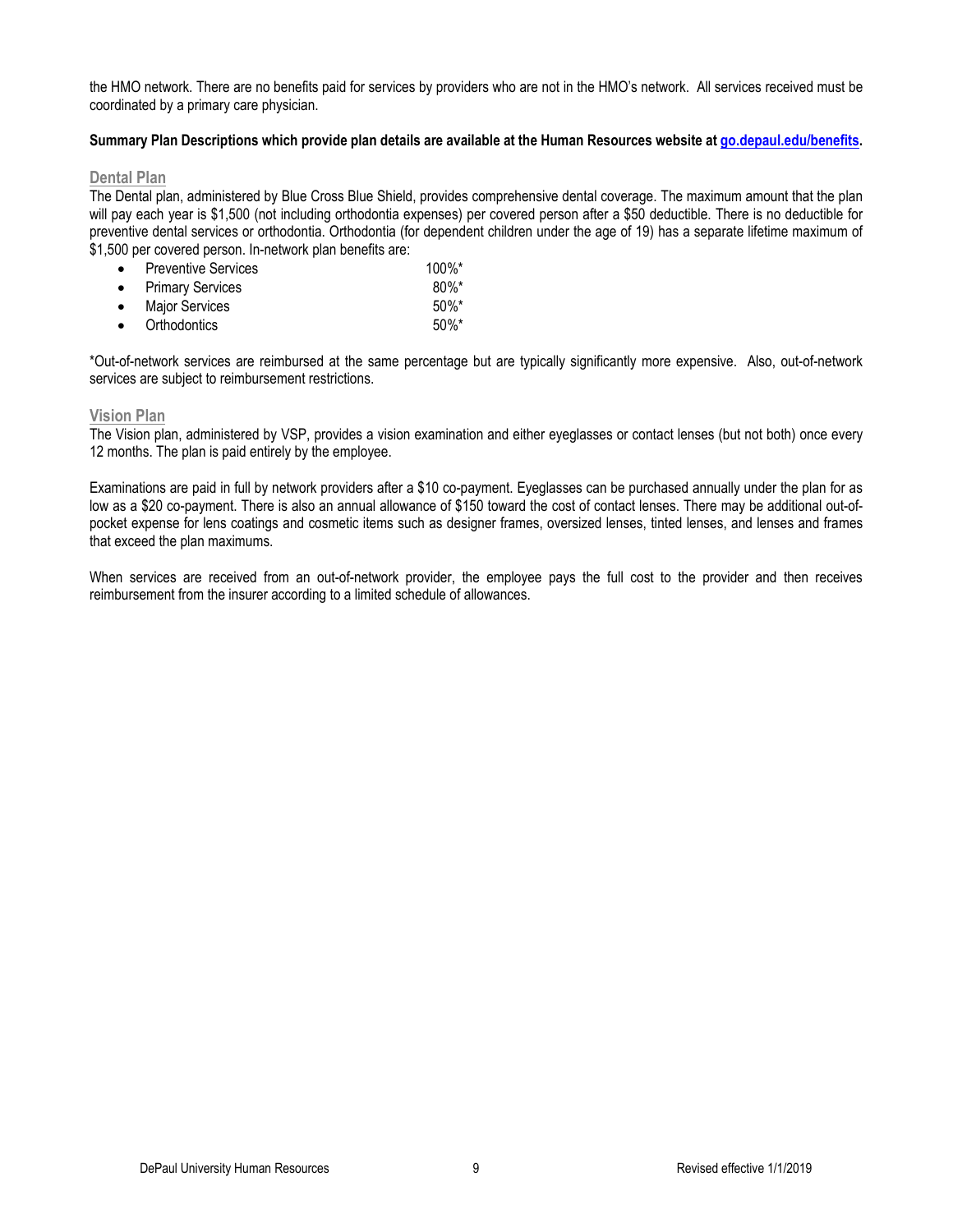## **Health Benefits**

## **Health Plans Enrollment Steps** Step 1: Select Plans in which to Enroll

- A. Review the health plan options and premiums (see the [Health Benefits page](http://offices.depaul.edu/human-resources/benefits/health-benefits/Pages/default.aspx) on the HR website)
- B. For more detailed plan information, review the [Summary Plan Descriptions](https://offices.depaul.edu/human-resources/benefits/health-benefits/Pages/default.aspx)

## Step 2: Submit Form to Add/Remove Dependents

- A. New Employees
	- If you want to cover a spouse and/or dependent child(ren), add the individual(s) using the [Dependent Add/Change](https://offices.depaul.edu/human-resources/forms/Documents/2019-Dependent-Add-Change-Form.pdf) form. Submit the completed form to the Benefits Department. The Benefits Department will then add these individuals to the system so that you can elect coverage for them when using the on-line enrollment application.
	- You will not be able to enroll these additional individuals in any benefit plan until the Benefits Department has added their records to the HR System.
- B. Current Employees During Annual Benefits Open Enrollment
	- If you want to cover a spouse and/or dependent child(ren), add the individual(s) by using the [Dependent Add/Change](https://offices.depaul.edu/human-resources/forms/Documents/2019-Dependent-Add-Change-Form.pdf) form. Submit the completed form to the Benefits Department. The Benefits Department will then update these individuals in the system so that you can elect the appropriate coverage for them when using the on-line enrollment application.
	- You will not be able to add additional individuals in any benefit plan until the Benefits Department has added their records in the HR System.

## Step 3: If Applicable, Enroll SDA / SDA Children

*A. Before you enroll an SDA:*

Complete a Second [Domiciled Adult Affidavit of Eligibility](https://offices.depaul.edu/human-resources/forms/Documents/2019-SDA-Affidavit-Form-Life-Events.pdf) form and [Declaration of Tax Status](https://offices.depaul.edu/human-resources/forms/Documents/2019-Declaration-of-Tax-Status-Form.pdf) form and submit to the Benefits Department. The Benefits Department will then add these individuals to the system so that you can elect coverage for them when using the on-line enrollment application.

## *B. When can SDA coverage be elected?*

Coverage must be elected during the new employee 31 day enrollment period or during the annual benefits open enrollment period. If not elected at this time, then coverage can only be elected within 31 days of one of the following events:

- The employee and SDA first become eligible (i.e., first meet all the eligibility criteria);
- The Second Domiciled Adult loses other group coverage and is eligible for DePaul coverage; or
- The employee meets the 6 month waiting period for enrolling a new Unrelated SDA after having previously dropped coverage for an Unrelated SDA due to death or termination of the relationship.

## Step 4: Enroll in the Chosen Benefits Plans

See the Instructions for Using the Self-Service Enrollment Application.

*A. Risk of Additional Taxation*

Under federal law, enrolling a child dependent, an unrelated SDA or children of an SDA who do not meet the criteria for tax-favored health benefits under the Internal Revenue Code will result in imputed (taxable) income to the employee. In addition, employee premium contributions made on their behalf must be paid on an after-tax basis. The taxation rules for SDAs are explained in the Summary Plan Description that can be found on the Human Resources website.

DePaul will comply with the federal tax rules as follows:

- Coverage for a non-tax favored child dependent will automatically be on a taxable basis unless the employee returns a completed Declaration of Tax Status Form to HR;
- Coverage for a related SDA will automatically be on a tax-favored basis. Employees may make pre-tax contributions for the coverage of the related SDA and will not have imputed income;
- Coverage for an Unrelated SDA and children of all SDAs will automatically be on a taxable basis unless the employee returns a completed Declaration of Tax Status form to HR; and
- Tax status changes will be made on a prospective basis only.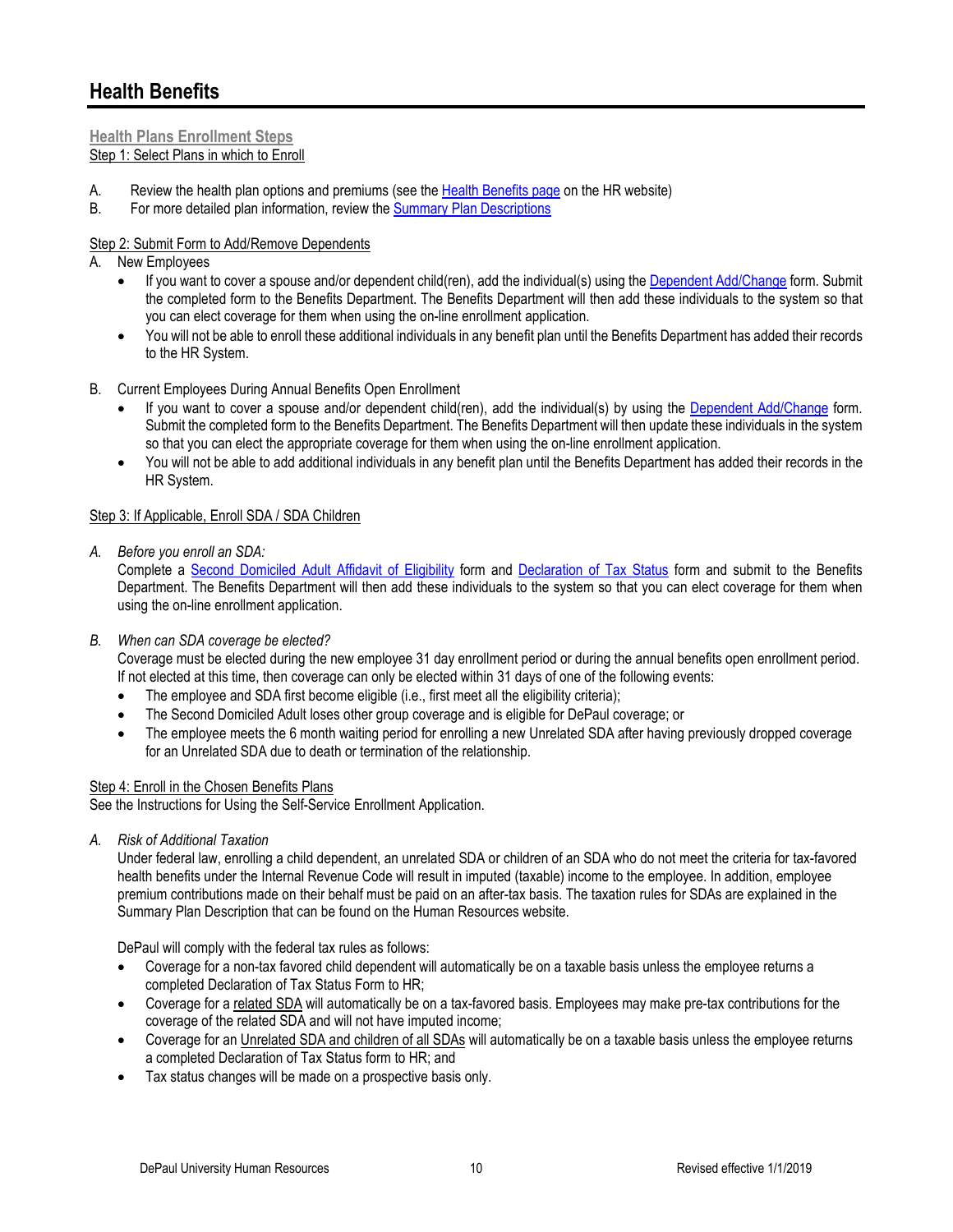For non-tax favored child dependents, SDAs and children who are not eligible for tax-favored health coverage, DePaul will:

- Establish the fair market value of the health coverage;
- Include this amount (less any after-tax employee contributions) in the employee's income when determining income and payroll taxes;
- Report the imputed income on the employee's W-2; and
- Deduct employee premium contributions for the non-tax favored child dependent, unrelated SDA and/or SDA's children on an after-tax basis.
- *B. What is Imputed Income?*

For this benefit, imputed income is the value of coverage applicable to the portion of the medical plan premium paid by DePaul for coverage associated with your SDA, child of SDA or non-tax favored child dependent. Imputed income is reported on your annual Form W-2 based on IRS requirements.

Imputed income only applies to those dependents not eligible for tax favored health benefits under the Internal Revenue Code. The amount of imputed income represents the University's portion of the premium for coverage of the non-tax favored dependent and varies with the medical plan coverage option you choose. Your portion of the bi-weekly premium will be deducted on a pre-tax basis, but the portion of the bi-weekly premium attributed to your covered dependents who do not meet the Internal Revenue Code's criteria for tax-favored status will be deducted on an after-tax basis.

## Step 5: Confirm Your Enrollment Selections

See the Instructions for Using the Self-Service Enrollment Application.

#### Step 6: HMO Illinois Participants: Select a Medical Group if Enrolling in HMO Illinois for the First Time

When you enroll in HMO Illinois, you will need to choose a medical group. HMO Illinois will need this information before you receive a medical ID card. You have 2 options:

- A. You can wait for HMO Illinois to send you a letter requesting this information and giving you information on how to find a medical group provider and a number to call at HMO Illinois once you make your selection, or
- B. You can look up the medical group on the Provider Finder site for Blue Cross Blue Shield (provider information can be accessed from the HR website) or you can call HMO Illinois with the information. For current employees during annual benefits open enrollment, this step will need to be done after annual benefits open enrollment in mid-November. For new employees, this step will occur after HMO Illinois receives your enrollment record, approximately two weeks from the time you made your on-line election using the enrollment application.

## Step 7: Establish a Health Savings Account with Benefit Wallet (Mellon Bank) if enrolled in the CDHP

A. You must establish a Health Savings Account with Benefit Wallet (ACS Mellon Bank) if you enroll in the CDHP and do not already have an HSA with Mellon.

## **To Apply for a Health Savings Account, after enrolling:**

Go to the websit[e https://mybenefitwallet.com/](https://mybenefitwallet.com/) to set up your Health Savings Account. You will need to establish your account with ACS Mellon **BEFORE** contributions can be made by you or the university.

- 1. Click on "1st Time User" in the upper right corner
- 2. On the E-Registration enter your personal information
	- $\Rightarrow$  Enter a User id of your choice that you will be able to easily remember
	- $\Rightarrow$  Click on the 'Check Availability' box on the right to ensure that your chosen User id is not being used by another client.
	- ⇒ Use your Social Security Number, without dashes
	- ⇒ Click on 'Submit'
- 3. A Welcome Kit will be mailed to you with a 14-digit account number

Once your Health Savings Account is established, you will receive a debit card in the mail for use with your account.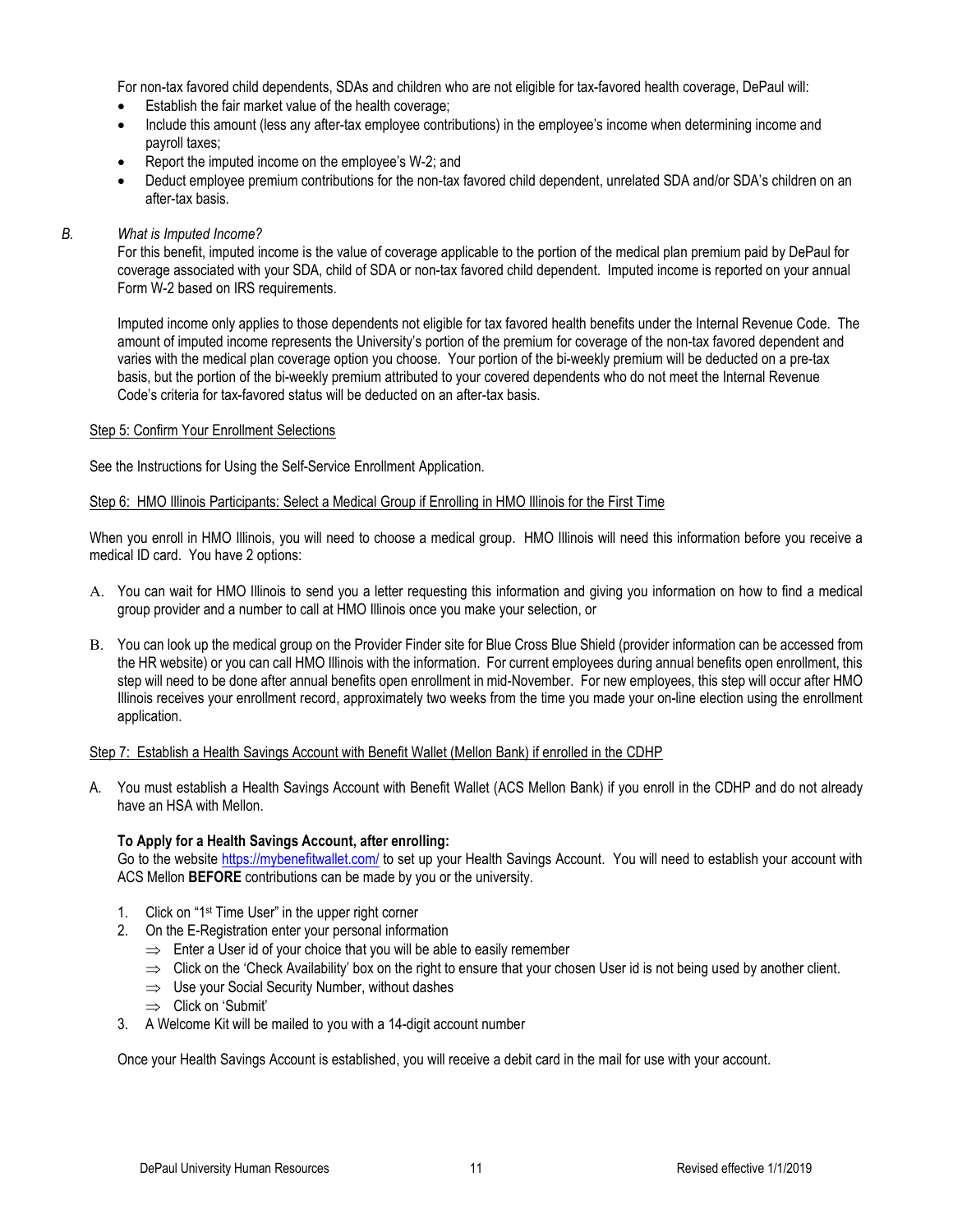- B. Be Aware of Restrictions if also Covered by a Health Care Flexible Spending Account (FSA) Plan
	- If enrolled in an HSA, you or your spouse may only participate in a Limited Purpose FSA (LP FSA). Only eligible dental and/or vision expenses can be submitted through the LP FSA (see the Flexible Spending Account Summary Plan Description on the HR website).

## **Caution:**

**If you or your spouse have established a medical Full-Purpose FSA for the current year which has a "grace period" (such as the DePaul FSA), you must have a zero (0) balance in the plan by December 31st to receive the employer contribution and begin making employee contributions in January of the following year. If you do not have a zero balance, you will not be able to have contributions made to your Health Savings Account until April 1st of the next calendar year.**

**IMPORTANT:** If you do not establish a bank account, DePaul University will not be able to make the employer contribution to your Health Savings Account.

The university makes a contribution for all eligible active employees who enroll in the CDHP. DePaul provides the entire annual employer contribution to participants following an employee's enrollment and establishment of an HSA account. Employees who become HSA eligible mid-year will receive a pro-rated lump sum contribution based on the remaining months in the calendar year.

Once your HSA account has been established, employee contribution amounts made through DePaul can be changed prospectively for any reason throughout the calendar. Mid-year changes can be made by completing DePaul University Health [Saving Account \(HSA\)](https://offices.depaul.edu/human-resources/forms/authenticated/Documents/2015_HSA_Contribution_Election_Change_Form_111714.pdf) [Contribution Election Change Form.](https://offices.depaul.edu/human-resources/forms/authenticated/Documents/2015_HSA_Contribution_Election_Change_Form_111714.pdf)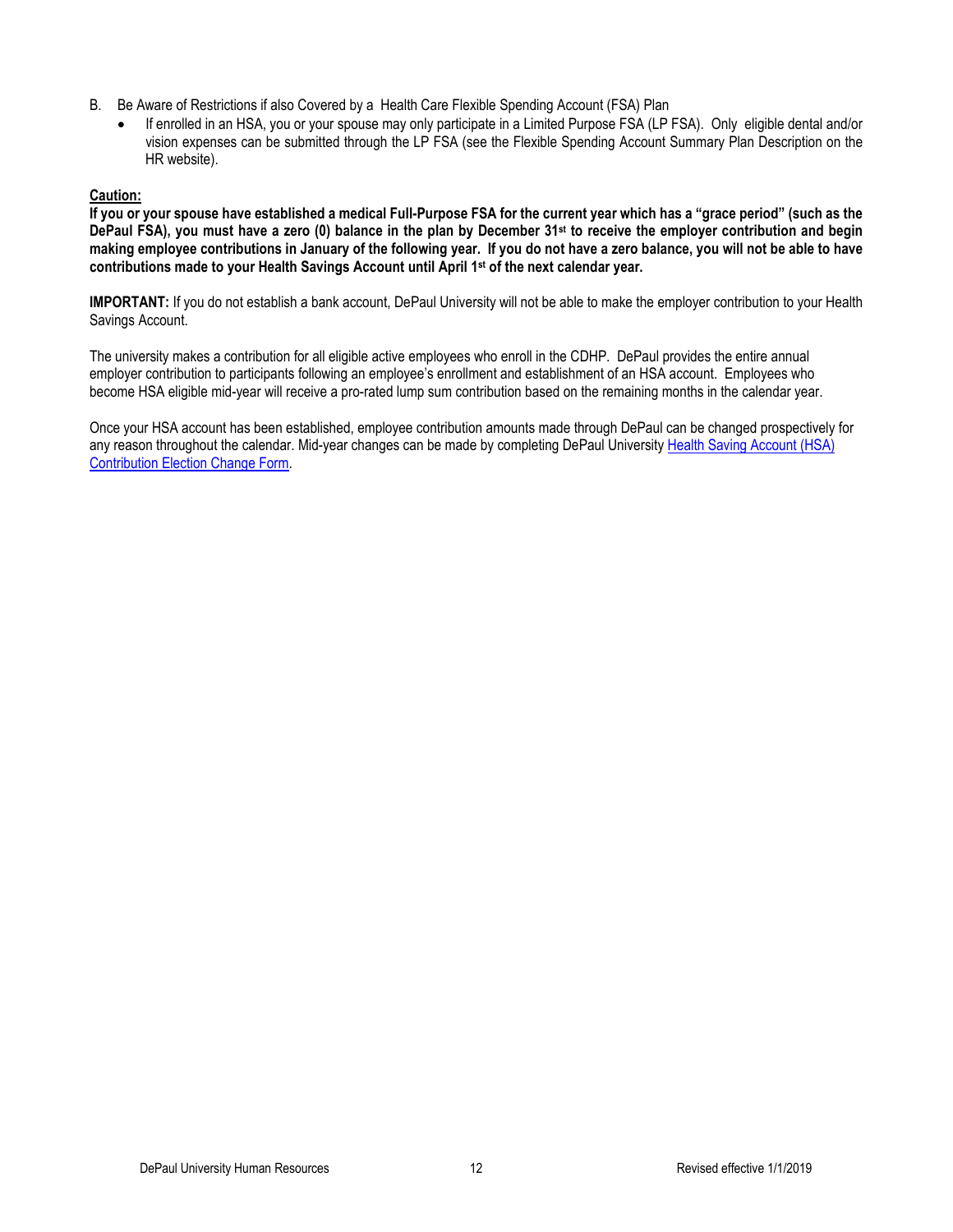New employees have an opportunity to establish flexible spending accounts within 31 days of their hire date or annually each year during annual benefits open enrollment. Flexible spending account elections cannot be carried forward from the current year into the next calendar year. All employees must re-elect a health care and/or dependent care flexible spending account with a specified annual contribution amount each year.

## **Flexible Spending Account Options**

Flexible Spending Accounts (FSAs) allow faculty and staff to take pre-tax deductions from their pay to fund an account(s) that can be used to cover medical or dependent care expenses that are not reimbursed through insurance. Two general types of FSAs are available through the University's benefit program.

- Health Care Flexible Spending Account
- Dependent Care Flexible Spending Account

Due to the tax-favored nature of an FSA, all non-tax favored dependents (SDA, Child of SDA, or non-tax favored child dependent) are excluded from eligible FSA reimbursement.

The amount deducted from your pay to fund either type of FSA reduces one's taxable income. For example, if you earn \$3,000 a month and contribute \$200 to an FSA, you pay taxes on only \$2,800. See IRS Publications 502 and 503 a[t http://www.irs.gov](http://www.irs.gov/) or consult your tax advisor for more details.

## Important – USE IT OR LOSE IT

The IRS requires you to forfeit any funds in your flexible spending accounts for which you did not incur eligible expenses by the end of the Grace Period (March 15<sup>th</sup>) following the plan year in which you are enrolled. Also, you must file claims for reimbursement no later than March 31st following the end of the plan year or you will forfeit any remaining funds in your account.

|                     | <b>New Employee</b>                   | <b>Current Employee</b>                                             |  |
|---------------------|---------------------------------------|---------------------------------------------------------------------|--|
| If you do not take  | Within 31 days of your employment     | During annual benefits open enrollment                              |  |
| action:             | start date                            |                                                                     |  |
| <b>Benefit Plan</b> | <b>What Happens (Default)</b>         |                                                                     |  |
| Flexible Spending   | You will not have a FSA with DePaul.* | You will not have an FSA in the next calendar year even if          |  |
| Accounts            |                                       | you have an account in the current year *. Contributions to         |  |
|                     |                                       | the Health Care Flexible Spending Account and the                   |  |
|                     |                                       | Dependent Care Flexible Spending Account will cease                 |  |
|                     |                                       | December 31 <sup>st</sup> of the current year unless you re-enroll. |  |

## **What Happens if You Do Not Establish a Flexible Spending Account?**

\*You will not be able to elect coverage until the next annual benefits open enrollment period unless you have a qualifying family status change.

## **Health Care Flexible Spending Accounts**

The Health Care Flexible Spending Account (Health Care FSAs) options are comprised of the:

- Full-Purpose (FP) Health Care FSA (for employees who *do not* contribute to a Health Savings Account through the CDHP); and the
- Limited Purpose (LP) Health Care FSA (for employees enrolled in the CDHP or who otherwise make or receive contributions to a Health Savings Account (HSA)).

You may contribute a minimum of \$100 up to \$2,650 to the Health Care FSA per plan year.

## **Dependent Care Flexible Spending Account**

The Dependent Care FSA provides reimbursement for eligible expenses of dependents who are, in general, your tax dependents and who meet specific criteria. Special rules apply to children of divorced or separated parents. General information about eligible and ineligible (non-tax deductible) expenses can be found in IRS Publication 502 and 503 available at [http://www.irs.gov](http://www.irs.gov/) (click on the "Find Forms and Publications" link).

Your maximum annual contribution to the Dependent Care FSA depends on your marital and income tax filing status. For single participants and married participants (filing tax returns jointly), the maximum contribution is \$5,000 per year. The minimum annual contribution is \$500.

Eligible expenses under the Dependent Care FSA are the same expenses that would permit a dependent care tax credit on your federal income tax return. To help determine whether the federal child and dependent care tax credit or the Dependent Care FSA would be more advantageous to you, you may wish to consult a qualified tax advisor.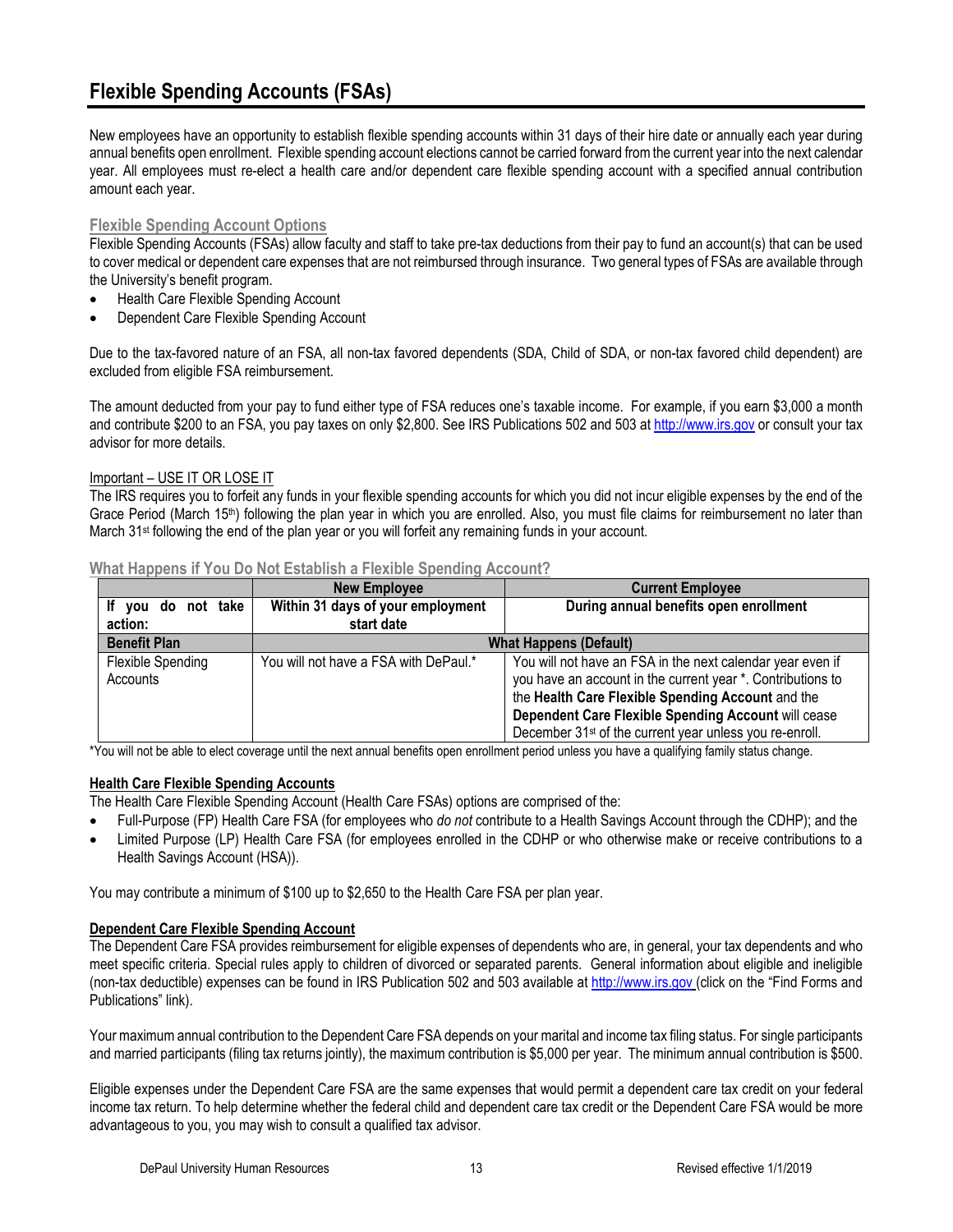## **Pre-tax Features**

As defined by the cafeteria plan rules in Section 125 of the Internal Revenue Code, you will fund your flexible spending account(s) with pre-tax dollars. That is, the amount that is taken from your pay to fund your account(s) is excluded from your income before Social Security (FICA), federal, and state income taxes are calculated, in effect, lowering the amount of your taxable income.

Paying less in Social Security taxes may have an impact on your future Social Security benefits. Your eligibility to receive a benefit from Social Security is not affected, but the actual monthly benefit amount you receive may be slightly less.

In order to meet IRS-required funding parameters, there is a chance that the FSA contribution amount you elect will need to be decreased by the University. If such action is necessary, you will be notified prior to the reduction going into effect.

## **Flexible Spending Accounts (FSAs) Enrollment Steps**

Step 1: Select FSA Plans in which to Enroll

- For detailed plan information, see the [Flexible Spending Account Summary Plan Description](https://offices.depaul.edu/human-resources/benefits/health-benefits/sdps/Pages/default.aspx) or the [Flexible Spending Accounts](https://offices.depaul.edu/human-resources/benefits/health-benefits/Pages/fsa.aspx)  [website.](https://offices.depaul.edu/human-resources/benefits/health-benefits/Pages/fsa.aspx)
- Review and understand the flexible spending account options.

#### Step 2: Decide How Much to Contribute

Carefully estimate your eligible expenses for the next year. Remember that you will forfeit any remaining funds in your account that are not used to reimburse eligible services and products that were purchased during the calendar year through the grace period.

#### Step 3: Enroll in the Chosen Plans and Confirm Your Enrollment

See the Instructions for Using the Self-Service Enrollment Application.

**Remember: Your current contributions will cease on December 31. You must re-establish your FSA contributions each plan year.**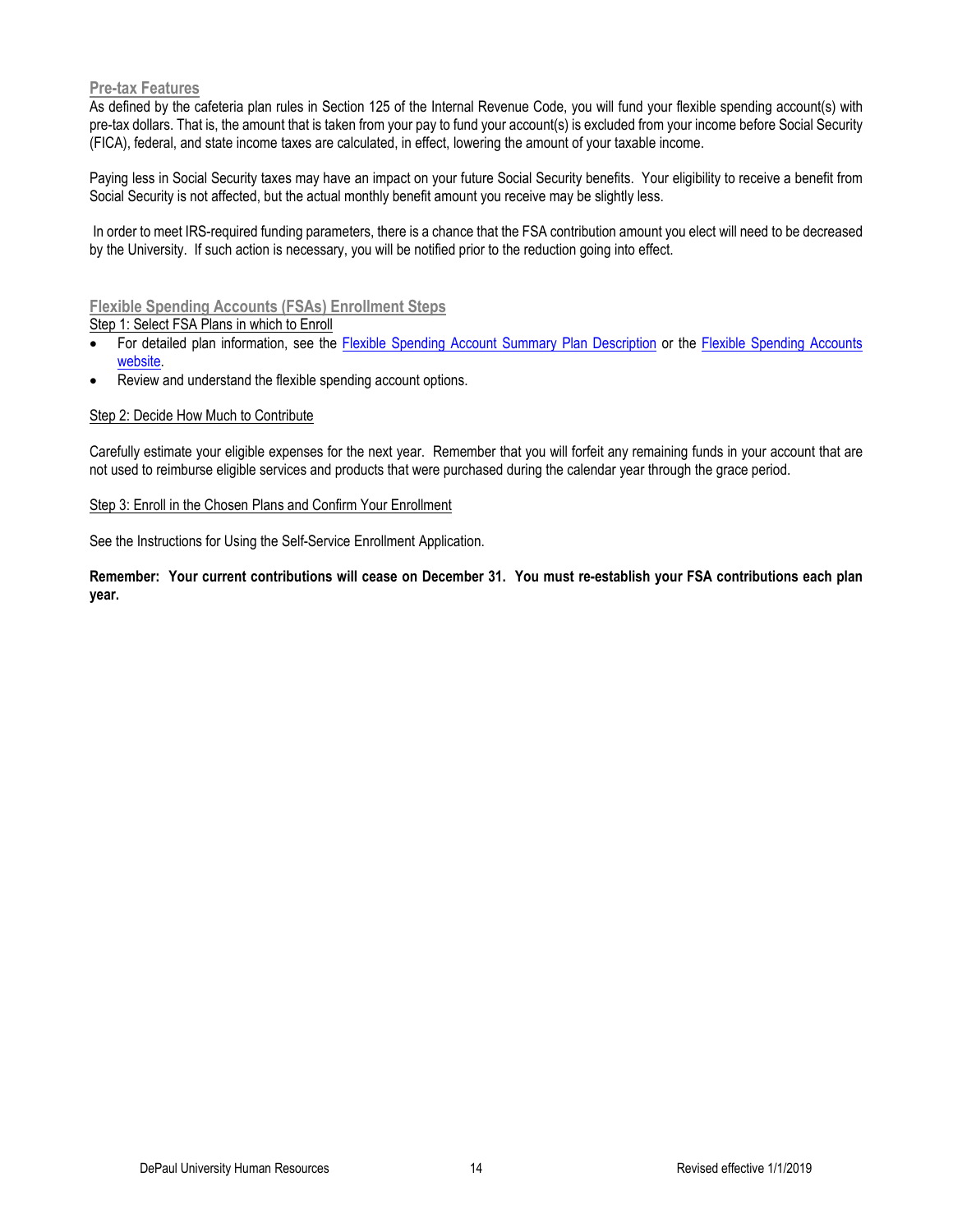DePaul University automatically provides all eligible employees with employer paid basic group life insurance, short-term disability insurance, and long-term disability benefits. Enrollment is not necessary.

## **Basic Group Life**

- 1.5 times annual base or contract salary, up to a maximum of \$300,000.
- Basic life insurance benefits in excess of \$50,000 are subject to imputed income.\*
- Benefit is payable at the time of death, or in advance if qualifying for the "Living Choice" option.
- Benefit reductions start at age 65.

\*According to Section 79 of the Internal Revenue Code (IRC), if your Basic Term Life Insurance benefit is greater than \$50,000, the University paid premium for the amount over \$50,000 is treated as taxable income and taxes will be withheld from your paycheck. Your imputed income is reported on your annual Form W-2 based on IRS requirements. On your paycheck stub, this taxable amount appears as "BLIFE" under "Employer Paid Benefits".

## **Short Term Disability (STD)**

DePaul University provides all eligible employees with salary continuation during short-term disability.

- Employees who complete six (6) months of full-time service become eligible for STD.
- STD provides salary continuation to eligible faculty and staff who are unable to work due to a qualifying illness or injury.
- Eligible employees receive 100 percent of their base or contract salary for approximately half of their approved STD leave (12 weeks for non-exempt employees and 14 weeks for exempt employees) and 60 percent of base or contract salary for the balance of the approved leave to a maximum total of 26 weeks.
- Benefits eligibility is based on approval by a physician and the leave administrator.

## **Long Term Disability (LTD)**

LTD provides benefits for employees who are unable to work due to illness or injury for an extended period of time.

- Pre-existing condition waiting period.
- After STD benefits are exhausted, the LTD plan may pay 66-2/3 percent of base or contract salary, less benefits received from Social Security or Workers' Compensation, up to a maximum of \$15,000 per month.
- Generally, benefits continue until the employee is no longer permanently and totally disabled, becomes otherwise ineligible, or reaches age 65.
- Benefits eligibility based on approval by the insurance carrier.

## **Voluntary Life Plans that Require Enrollment**

The Supplemental Life Plan, the Accidental Death and Dismemberment Plan, and the Dependent Life Plan require enrollment for those who want to participate.

## **What Happens if You Do Not Enroll in the Optional Life / AD&D Plans?**

**New Employees** - if you do not enroll within 31 days of your employment start date\*:

| <b>Benefit Plan</b>                        | <b>What Happens (Default)</b>                                                                 |
|--------------------------------------------|-----------------------------------------------------------------------------------------------|
| Supplemental Life Insurance                | You will not be enrolled in supplemental life (although you will have basic life insurance).* |
| Accidental Death & Dismemberment<br>(AD&D) | You will not be enrolled in the Accidental Death and Dismemberment Plan.                      |
| Dependent Life Insurance                   | Your dependents will not be enrolled in the dependent life insurance plan.*                   |

#### **Current Employees** – If You Take No Action During Annual Benefits Open Enrollment\*:

| <b>Benefit Plan</b>              | <b>What Happens (Default)</b>                                                             |
|----------------------------------|-------------------------------------------------------------------------------------------|
| Supplemental Life Insurance      | You will retain the same level of life insurance in the next calendar you as you have in  |
|                                  | the current calendar year.*                                                               |
| Accidental Death & Dismemberment | You will retain the same level of AD&D insurance in the next calendar you as you have in  |
| (AD&D)                           | the current calendar year.                                                                |
| Dependent   Life Insurance       | You will retain the same level of life insurance for your dependents in the next calendar |
|                                  | you as you have in the current calendar year.*                                            |

\*You will not be able to increase coverage until the next annual benefits open enrollment period and the increase in coverage will be subject to Evidence of Insurability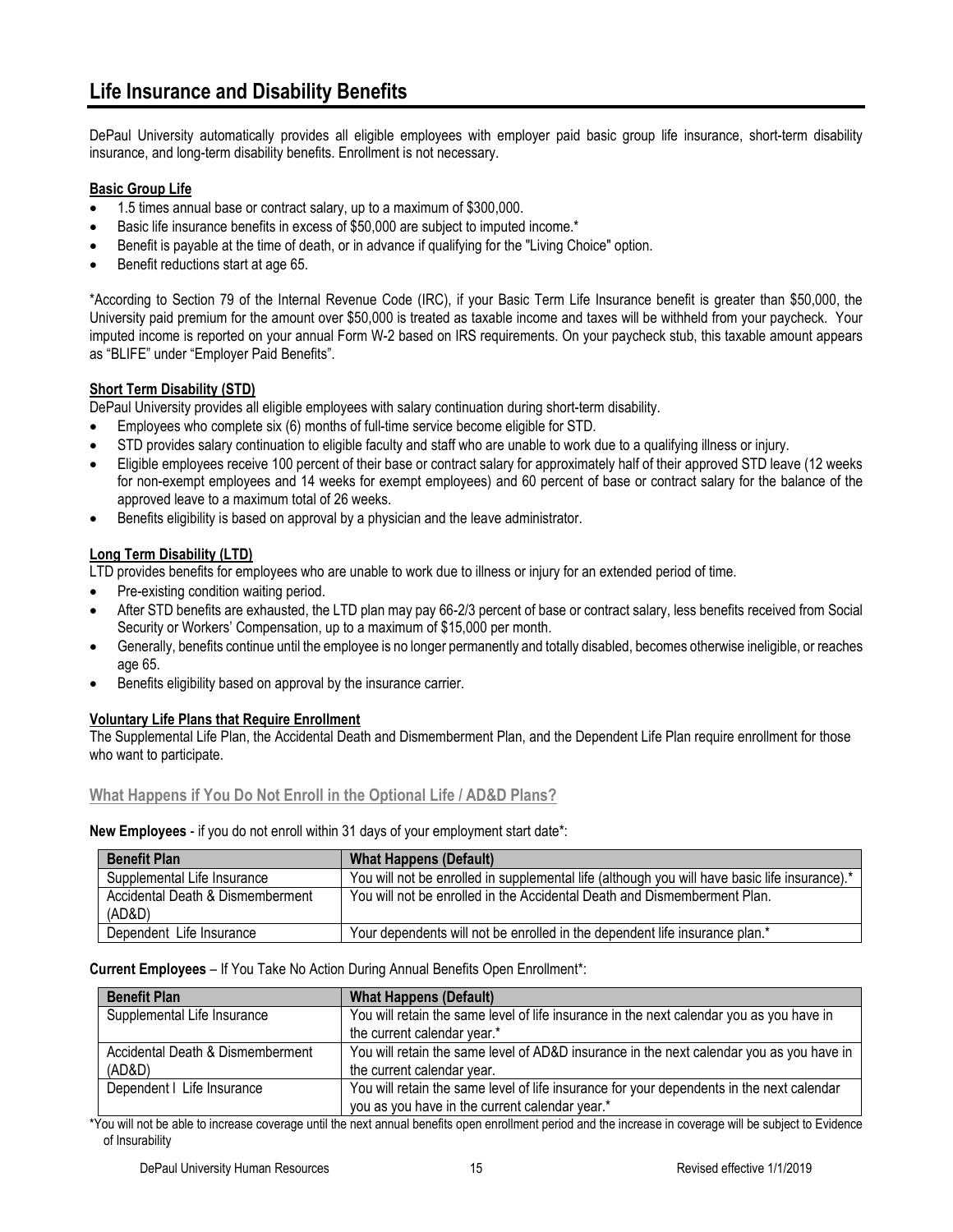## Restrictions in Making Changes

Carefully consider the elections you make during this enrollment period because you are not allowed to change your supplemental life, accidental death and dismemberment, or dependent life elections during the plan year (calendar year). Your next opportunity to make a change will be during the next annual benefits open enrollment period.

## **Supplemental Life Insurance**

Eligible faculty and staff may purchase supplemental life insurance for themselves subject to the following parameters:

- Up to 5 x salary\* (or base annual contract salary for faculty) to \$500,000.
- Increases of any amount are allowed during annual Benefits Open enrollment, all subject to Evidence of Insurability.
- Benefit reductions start at age 65.

Note: \*If you elect 4x or 5x salary during the new hire enrollment period, you will need to provid[e Evidence of Insurability](https://offices.depaul.edu/human-resources/benefits/life-disability/Documents/Liberty_Mutual_EO_Instructions2015.pdf) before coverage is approved. For new hires, coverage of up to 3x salary may be elected initially without being subject to Evidence of Insurability.

## **Accidental Death & Dismemberment (AD&D) Insurance**

AD&D insurance may be purchased by eligible faculty and staff for up to five (5) times their annual base or contract salary. The amount selected must be equal to the amount of supplemental life insurance coverage selected.

#### **Dependent Life Insurance**

Dependent life insurance may be purchased for spouses, dependent children, SDAs and children of SDA under this plan. You are automatically made the beneficiary for this coverage.

Two levels of coverage may be purchased:

- \$20,000 for a Spouse or SDA / \$10,000 for a Dependent Child
- \$10,000 for a Spouse or SDA / \$5,000 for a Dependent Child

If an employee enrolls during the new hire enrollment period, Evidence of Insurability is not required. Increases to coverage or new elections during annual benefits open enrollment are subject to Evidence of Insurability.

## **Life Plans Enrollment Steps**

Step 1: Select Plans in which to Enroll

- A. Understand the life plan options by reviewing the above summaries.
- B. For more detailed plan information, see the [Insured Programs Summary Plan Descriptions](https://offices.depaul.edu/human-resources/benefits/health-benefits/sdps/Pages/default.aspx) on the HR website

## Step 2: Decide Who You Want to Cover

#### Step 3: Submit Form to Add Your Dependents (needed for dependent life only)

- A. New Employees
	- If you want to cover a spouse and/or dependent children, add the individual(s) using the [Dependent Add/Change](https://offices.depaul.edu/human-resources/forms/Documents/2019-Dependent-Add-Change-Form.pdf) form. Submit completed forms to the Benefits Department. The Benefits Department will then add these individuals to the system so that you can elect coverage for them when using the on-line enrollment application.
	- You will not be able to enroll these additional individuals in any benefit plan until the Benefits Department has added their records to the HR System.
- B. Current Employees During Annual Benefits Open Enrollment
	- If you want to begin covering a spouse and/or dependent children, add the individual(s) by using the [Dependent Add/Change](https://offices.depaul.edu/human-resources/forms/Documents/2019-Dependent-Add-Change-Form.pdf) form. Submit the completed form to the Benefits Department. The Benefits Department will then update these individuals in the system so that you can elect the appropriate coverage for them when using the on-line enrollment application.
	- You will not be able to add additional individuals in any benefit plan until the Benefits Department has added their records in the HR System.

#### Step 4: If Applicable, Enroll SDA / SDA Children

*A. Before you enroll an SDA:*

Complete a Second [Domiciled Adult Affidavit of Eligibility](https://offices.depaul.edu/human-resources/forms/Documents/2019-SDA-Affidavit-Form-Life-Events.pdf) form and [Declaration of Tax Status](https://offices.depaul.edu/human-resources/forms/Documents/2019-Declaration-of-Tax-Status-Form.pdf) form and submit to the Benefits Department. The Benefits Department will then add these individuals to the system.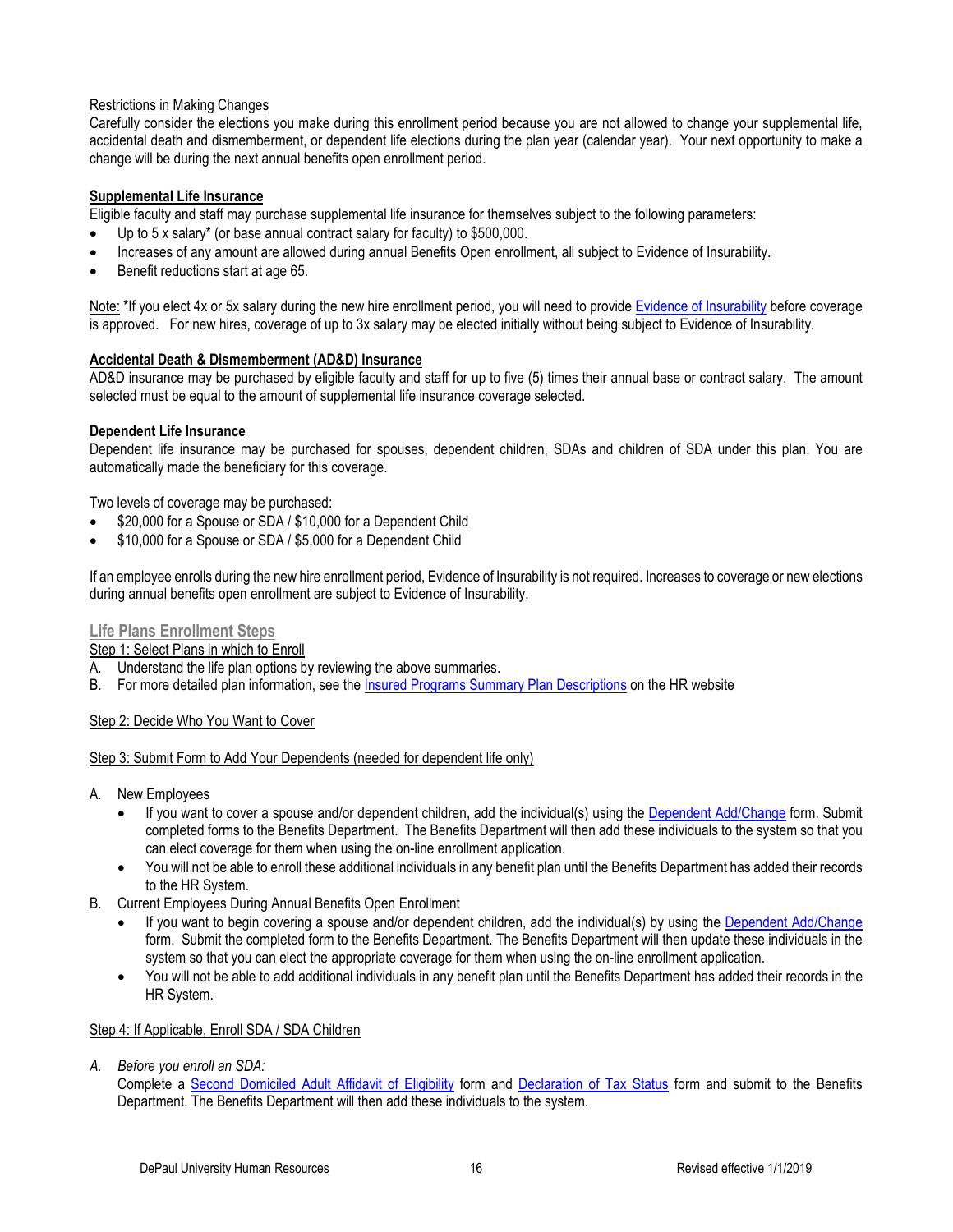## Step 5: Enroll in the Chosen Plans

See the Instructions for Using the Self-Service Enrollment Application.

## Step 6: Supplement and Optional Life Insurance – Evidence of Insurability

New Faculty and Staff - You will have to provide [Evidence of Insurability](https://offices.depaul.edu/human-resources/benefits/life-disability/Documents/Liberty_Mutual_EO_Instructions2015.pdf) for any amount of Supplemental Life Insurance you elect for yourself in excess of three-times your base salary or annual contract salary.

Current Faculty and Staff at Annual Benefits Open Enrollment – You will have to provid[e Evidence of Insurability](https://offices.depaul.edu/human-resources/benefits/life-disability/Documents/Liberty_Mutual_EO_Instructions2015.pdf) for any increase in Supplemental Life Insurance on yourself or dependent optional life insurance on your spouse or SDA. EOI is not required if you are selecting to cover only your dependent child(ren). The insurance carrier will send the approval or denial information to you and to HR. If approved, you (or your spouse/SDA) will be insured for the additional amount(s).

## Step 7: Confirm Your Enrollment Selections

See the Instructions for Using the Self-Service Enrollment Application.

#### Step 8: Designate or Update Your Beneficiaries

Complete th[e Employee Life Insurance Beneficiary Designation](https://offices.depaul.edu/human-resources/benefits/life-disability/Pages/beneficiaries.aspx) process for your basic and supplemental (should you elect) life insurance coverage.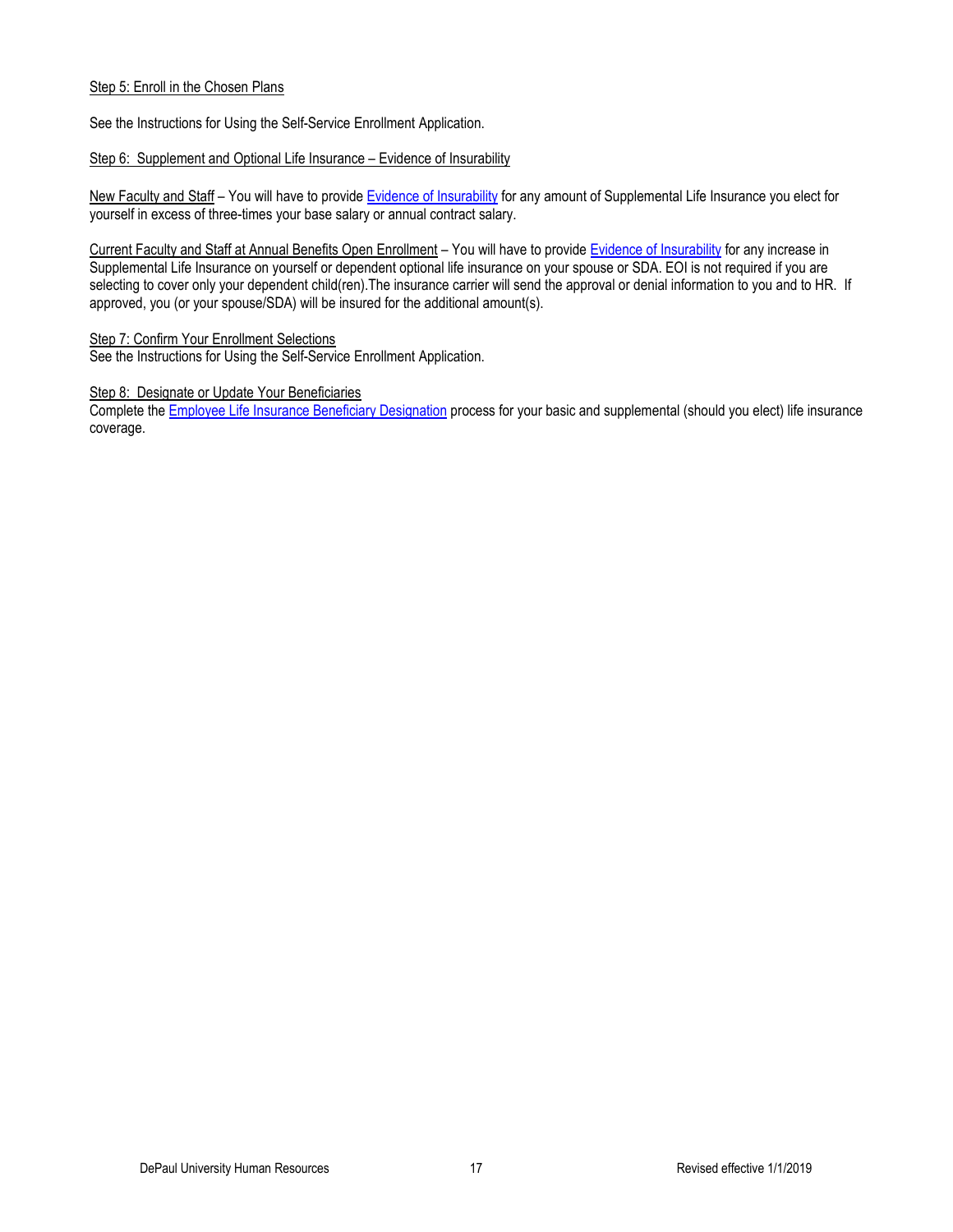# **403(b) Retirement Plan**

The DePaul University 403(b) Retirement Plan, allows faculty and staff the opportunity to accumulate tax-deferred retirement savings.

## **Employee Contributions**

Employees may defer part of their salary into the 403(b) Plan through pre-tax payroll deduction instead of receiving it as cash compensation. When an employee makes such a contribution into the Plan, the taxation on the amount of the contribution is taxdeferred. The term, "tax-deferred" means that amounts deducted from a participant's paycheck are not subject to state or federal income taxes at the time of the payroll deduction. Earnings on the money contributed are also tax-deferred. Accumulations in the plan are taxed only when withdrawn based on the federal and state tax rate in effect for the individual at the time of withdrawal.

Beginning January 1, 2019, all participating employees with elected deferral rates between 1 and 9% will be enrolled in the annual Automatic Increase Program, under which their deferral election will be increased by 1% each January until they reach 10% total deferral, unless they opt out by December 31<sup>st</sup> of the prior year. More details are available on the  $403(b)$  page of the HR website or by logging into [NetBenefits](https://nb.fidelity.com/public/nb/DePaul/home) directly.

## **DePaul Matching Contributions**

Employees are also eligible to receive a 9.5% University matching contribution (10% effective 1/1/19) upon meeting the following criteria:

- Completion of one year of service (and in some cases, at least 1,000 hours of work or the equivalent of 1,000 hours of work during the year),
- Attainment of age 21, and
- Salary Deferral of at least 5% to the Plan.

For full-time faculty and staff with previous full-time experience at another institution of higher education, the one year service requirement may be waived. Contact the Benefits Department at 312-362-8232 to inquire.

University matching contributions and employee deferrals are fully and immediately vested. That is, 100% of the University contributions and related earnings are fully owned by the participant and none are forfeited should the employee terminate employment.

## **Investment of Contributions**

A participant in the Plan may direct his or her own contributions, University matching contributions, and related earnings to funds available in the Plan's fund line-up. If you do not complete an investment election, any contributions (employee deferrals and University match) made to the Plan will be invested in the appropriate Vanguard Target Retirement Fund based on your date of birth. See the [403\(b\) Page](https://offices.depaul.edu/human-resources/benefits/403b-retirement/Pages/default.aspx) for more information about the default investment.

## **Enrollment Steps**

Eligible employees can elect to begin participation or change their election at any time subject to plan rules. Visit the [403\(b\) page](https://offices.depaul.edu/human-resources/benefits/403b-retirement/Pages/default.aspx) of the HR website for information on how to begin participation or to make election changes.

|                        | <b>New Employee</b>                                                                                                                                                                                                                                                                                                                                   | <b>Current Employee</b>                                                                                                                                                                                                                                                                                                                                                                                                                                               |  |
|------------------------|-------------------------------------------------------------------------------------------------------------------------------------------------------------------------------------------------------------------------------------------------------------------------------------------------------------------------------------------------------|-----------------------------------------------------------------------------------------------------------------------------------------------------------------------------------------------------------------------------------------------------------------------------------------------------------------------------------------------------------------------------------------------------------------------------------------------------------------------|--|
| If you do not take     | Within 60 days of your employment                                                                                                                                                                                                                                                                                                                     | During annual benefits open enrollment                                                                                                                                                                                                                                                                                                                                                                                                                                |  |
| action:                | start date                                                                                                                                                                                                                                                                                                                                            |                                                                                                                                                                                                                                                                                                                                                                                                                                                                       |  |
| <b>Benefit Plan</b>    | <b>What Happens (Default)</b>                                                                                                                                                                                                                                                                                                                         |                                                                                                                                                                                                                                                                                                                                                                                                                                                                       |  |
| 403(b) Retirement Plan | You will be automatically enrolled at a<br>5% pre-tax savings rate, with an annual<br>1% deferral rate increase until you reach<br>10% total deferral. An account will be<br>established for you at Fidelity, and any<br>contributions will be invested in the<br>appropriate Vanguard Target Retirement<br>Fund associated with your date of birth.* | You can make election changes at any time during the year.<br>If you were automatically enrolled, your 5% savings and 1%<br>annual Automatic Increase will continue until you make a<br>different election. If you made an active deferral election, or<br>opted out of the Automatic Increase Program each year<br>within the prescribed timeframe, no action is necessary.<br>Your elections will continue subject to plan rules, until you<br>make a new election. |  |

## **What Happens if You Do Not Enroll in the 403(b) Plan?**

\*You can make an election or opt out of the 403(b) Plan at any time, subject to the plan provisions. Visit the  $403(b)$  page for full details.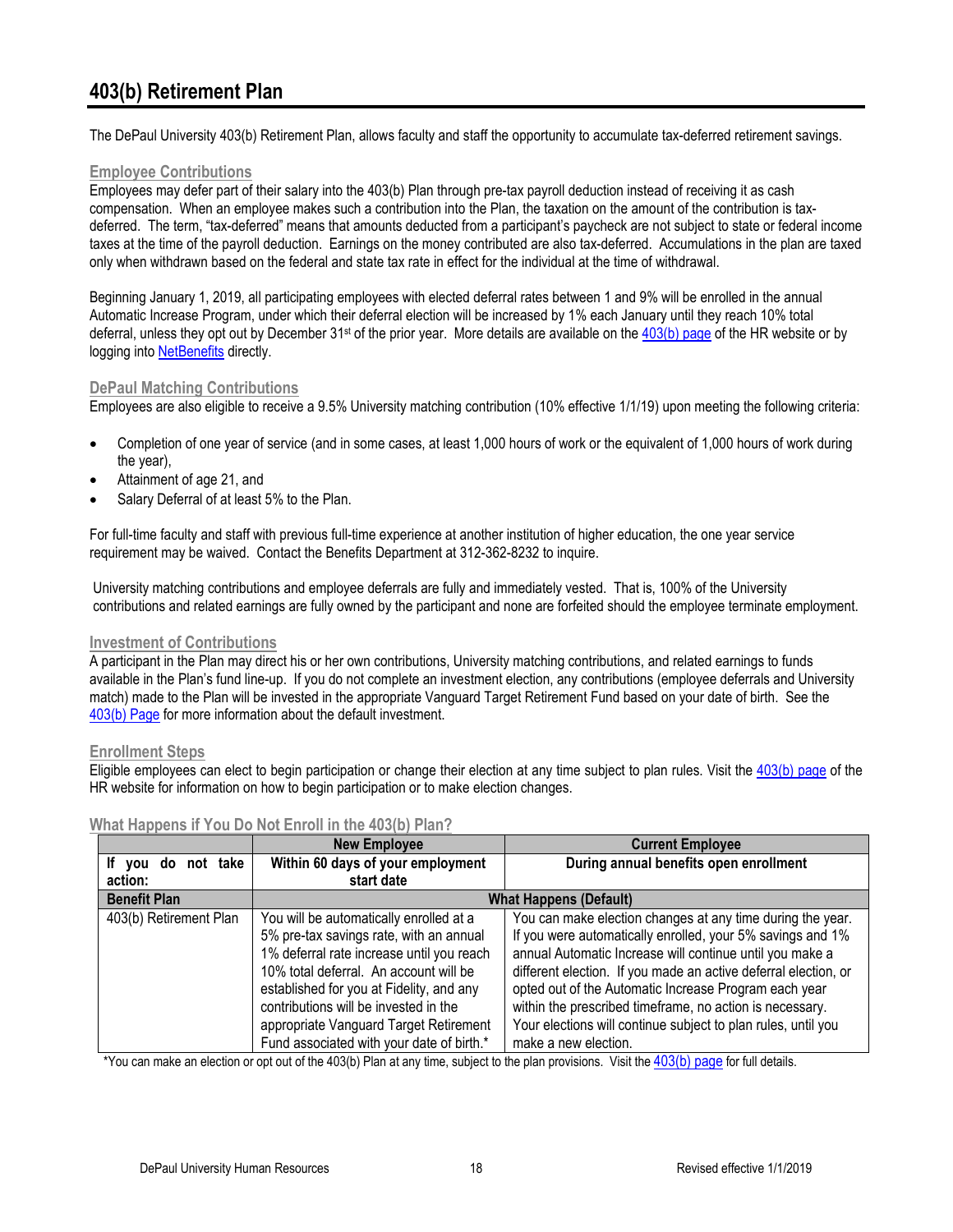# **Work-Life Benefits and Programs**

## **Tuition Program**

## **Tuition Waiver**

All full-time faculty and staff are eligible for tuition waivers (free tuition) beginning the first quarter or semester in which they are employed provided their full-time employment date is prior to the *last day to drop classes with no penalty* (refer to the academic calendar). Tuition waivers are allowed for a maximum of eight (8) credit hours per quarter or ten (10) hours per semester within the College of Law. After one (1) year of full-time service, spouses or Unrelated SDAs and dependent children of employees are eligible for tuition waivers. Spouses or Unrelated SDAs are eligible for full tuition waiver for undergraduate and graduate courses, while dependent children are eligible for waivers of 100 percent at the undergraduate course level and 50 percent at the graduate level. Waivers are taxable in certain situations and certain restrictions apply, as defined in the policy at [http://policies.depaul.edu.](http://policies.depaul.edu/)

## **Tuition Exchange Program**

A national scholarship exchange program is available for dependents of full-time employees, the *Tuition Exchange, Inc.* Dependent children of full-time faculty and staff with at least one (1) year of full-time service who are pursuing their first bachelor's degree may apply for a scholarship at participating "host" schools. Dependent children may be eligible to attend any school participating in the program on a full tuition exchange scholarship or at a significant tuition reduction if the dependent child is awarded a tuition exchange scholarship.

More information, including a list of participating colleges and universities, can be viewed on the [Tuition Benefits](https://offices.depaul.edu/human-resources/benefits/tuition/Pages/default.aspx) website.

#### Enrollment Steps

Eligible employees can elect to begin participation at any time subject to policy guidelines. See the Tuition Policy on the DePaul University Policies and Procedures websit[e http://policies.depaul.edu](http://policies.depaul.edu/) for enrollment instructions.

### **Transportation Program**

DePaul University's transportation plans enable faculty and staff members to pay for Mass Transit and Parking expenses on a pre-tax basis. Amounts deducted to fund these plans reduce taxable compensation up to statutory limits. Employees may prospectively enroll or discontinue participation in these plans at any time.

## **Mass Transit**

The CTA's Ventra system is available through this program. Restrictions may apply.

## **Parking Account Plan**

Eligible parking expenses, including the cost of parking a car on or near university premises as well as parking near a mass transit facility for the purposes of taking mass transit to campus, can be paid through this program. Eligible expenses do not include residential parking costs.

#### Enrollment Steps

Eligible employees can elect to begin participation at any time subject to program guidelines. See the [Transportation page](https://offices.depaul.edu/human-resources/benefits/work-life/Pages/transportation.aspx) on the HR website for enrollment instructions.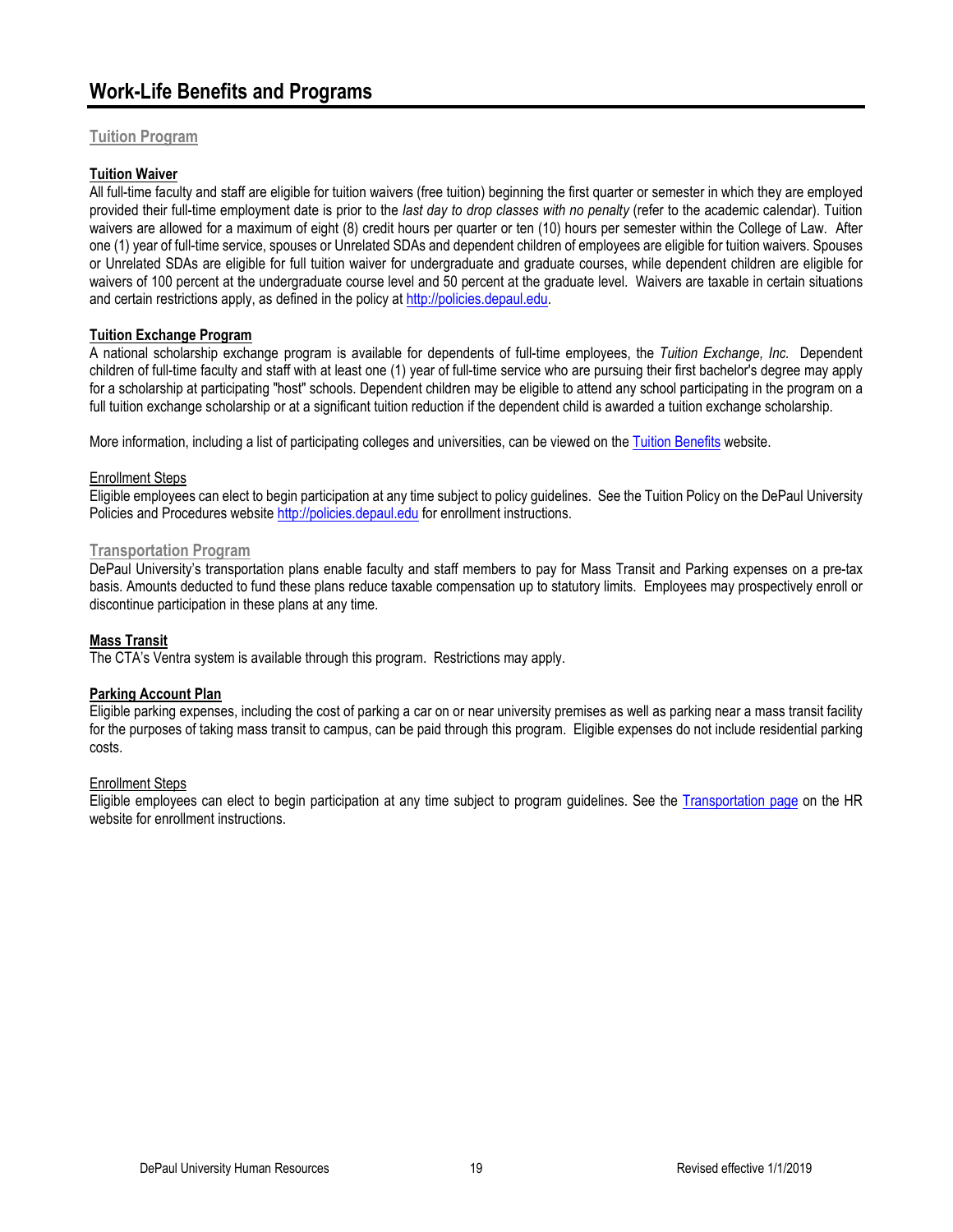## **Vacation Policy (12 Month Staff Employees Only)**

Vacation is accrued each pay period up to the annual levels presented below. A maximum of five days of accrued vacation may be carriedover into the next calendar year.

Full-time non-exempt staff employees:

- Two weeks of paid vacation for the first three years of cumulative full-time service.
- Three weeks of paid vacation, after three years of cumulative full-time service.
- Four weeks of paid vacation, after ten years cumulative full-time service.

Full-time exempt staff employees:

- Three weeks of paid vacation for the first ten years of cumulative full-time service.
- Four weeks of paid vacation, after ten years of cumulative full-time service.

Full-time Librarians: Four weeks of paid vacation beginning with the first year of full-time service.

No enrollment is necessary, but approval of requested time off is required by management.

## **Holidays**

The university observes the following paid holidays:

-Martin Luther King Day

-Good Friday

- -Memorial Day
- -Independence Day
- -Labor Day
- -Thanksgiving Break (Thursday and Friday)
- -Christmas/New Year's Break (the week between Christmas and New Year's Day)
- -Saint Vincent DePaul Day
- -Two Floating Holidays (12 month staff employees only)

DePaul University values religious diversity among its faculty and staff. Out of respect for the many religious holidays of different faiths that take place while the university is in session, the university will make appropriate accommodations to allow faculty, staff and students to live and fully express their faith commitments.

No enrollment is necessary, yet approval of requested time off (such as accrued vacation time, floating holidays and flexible scheduling) is required by management and employees will need to work with their supervisors in making these arrangements.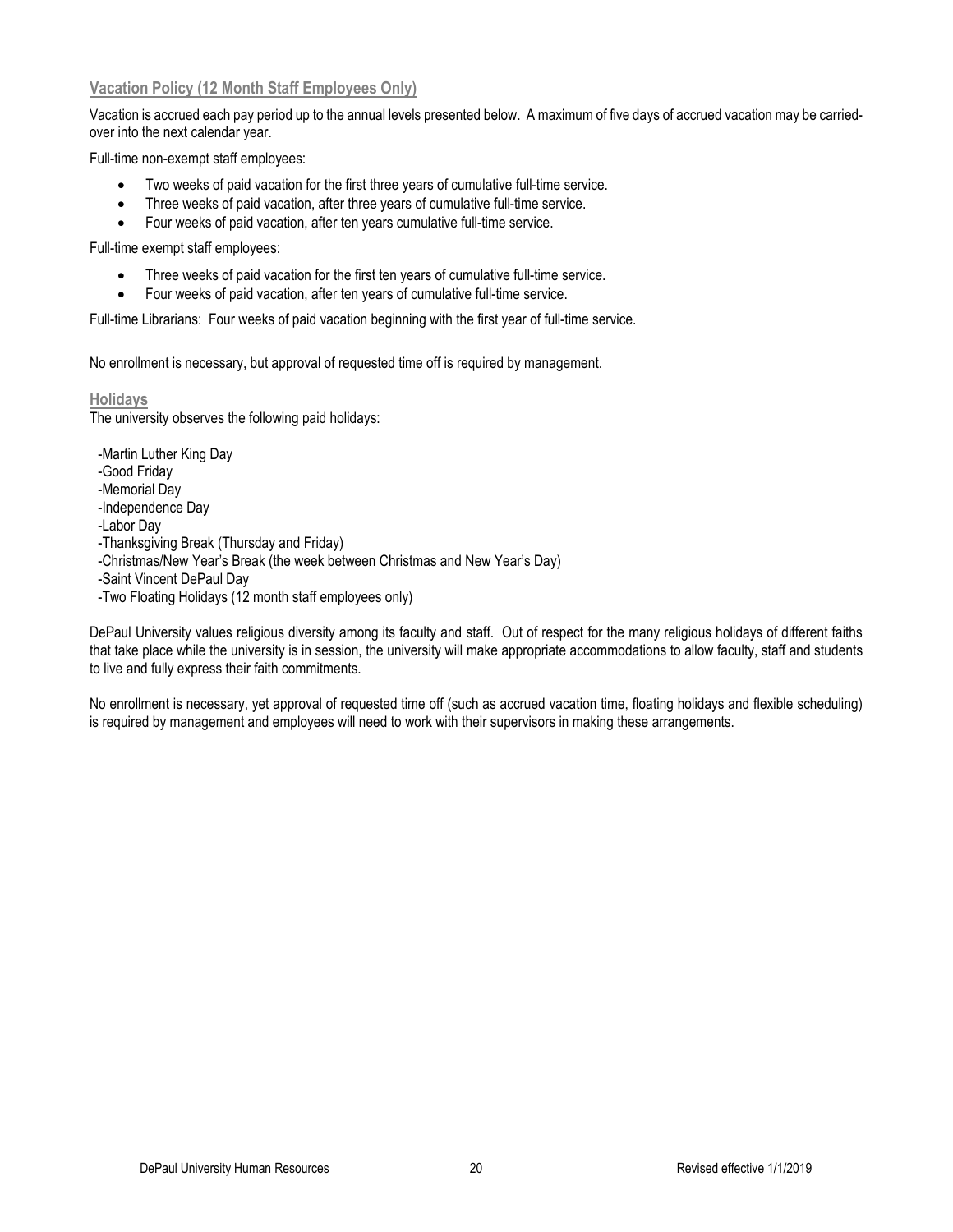DePaul University offers a range of policies and programs to help faculty and staff effectively balance responsibilities of work with personal and family commitments and activities. Program highlights are presented below. While enrollment is not necessary, completed forms or documentation may need to be submitted and management approval may be required.

### **Leaves of Absence**

Several types of leave of absence are available to eligible faculty and staff. They include:

- Family Medical Leave Act (FMLA)
- **Short Term Disability**
- Long Term Disability
- **Maternity Leave**
- Personal Leave (full-time staff only)
- Military Leave
- Voluntary Unpaid Time Off

For more information, visit th[e Leave of Absence page](https://offices.depaul.edu/human-resources/benefits/work-life/leave/Pages/default.aspx) on the HR website.

No enrollment is necessary, but proper notification is required.

## **Employee Assistance Program (EAP)**

The EAP provides information and resources to aid employee in dealing with many issues of daily living. Services include confidential short term counseling in person or by telephone. The program also includes

- financial and legal support and resources
- work-life solutions where a work-life specialist can do research for you and provide qualified referrals and customized resources to assist with childcare and eldercare needs, moving and relocation, college planning, home repairs, and pet care.

No enrollment is necessary. For information, online seminars, financial calculators and resources on a wide variety of topics, call ComPsych at (800-621-4124) or visit [guidanceresources.com.](https://guidanceresources.com/groWeb/login/login.xhtml) The Organization Web ID is EAP4DPU.

#### **Flexible Work Arrangements**

The university has several policies designed to support flexible work hours in order to help faculty and staff balance their work, family and personal commitments. These include flexible start and end times, compressed work weeks, telecommuting, and voluntary reduced work time. Refer to the [flexible work arrangement policy](http://policies.depaul.edu/policy/policy.aspx?pid=208) and [telecommuting policy](http://policies.depaul.edu/policy/policy.aspx?pid=319) for additional details.

No enrollment is necessary, but approval of work schedules is required by management.

## **Bright Horizons Care Advantage**

The Care Advantage Program provides access to back-up care services. The services include center-based and in-home care for children, and in-home care for adults. Co-pays and limits apply. Refer to th[e Work/Life Balance page](http://offices.depaul.edu/human-resources/benefits/work-life/children-family/Pages/child-care-resources.aspx) for additional details.

## **Adoption Assistance Program**

The [Adoption Assistance Program](https://offices.depaul.edu/human-resources/benefits/work-life/children-family/Pages/adoption-assistance.aspx) reimburses faculty or staff members' qualified expenses related to the adoption of an eligible child to a maximum of \$2,000 per adoption. In the event that both parents are employed by the university expenses will be reimbursed only once per adoption, to the \$2,000 maximum. Qualified expenses for adoptions conducted through a licensed agency consist of those expenses that are reasonable, necessary and directly related to the legal adoption of an eligible child.

No enrollment is necessary, but appropriate documentation is required.

#### **Auto/Home/Renters Insurance**

Discounted auto/home/renters insurance is available to faculty and staff throug[h Metlife.](https://offices.depaul.edu/human-resources/benefits/work-life/Pages/default.aspx) To receive a quote, call 1-800-438-6388.